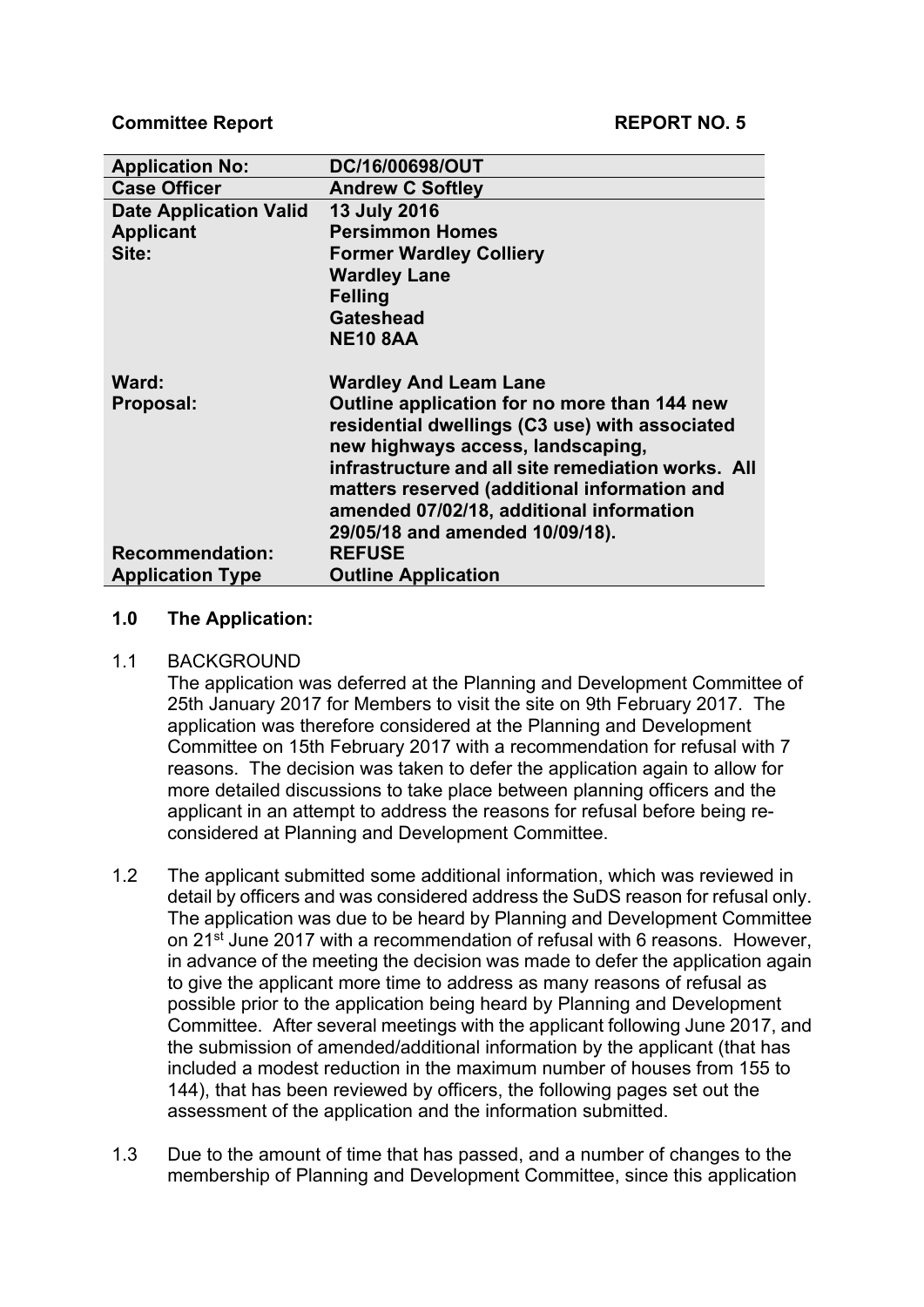was first presented; at the Committee meeting on 21<sup>st</sup> November 2018, Members agreed to undertake a further site visit. This visit took place on Thursday 6<sup>th</sup> December.

### 1.4 DESCRIPTION OF THE SITE

The application site extends 5.6 hectares in total and is made up of two adjoining parcels of land that are in separate ownership, which collectively make up the former Wardley Colliery site. The application site is located on land northeast of Wardley, outside of the defined settlement of Wardley, within Green Belt land that forms the strategic gap between Wardley and Hebburn that prevents Gateshead from merging with South Tyneside. It falls within a designated Wildlife Corridor and sits immediately adjacent to Wardley Manor Local Wildlife Site.

- 1.5 The smaller western portion of the application site (1.5 hectares) contains the dangerous ruined remains of several buildings associated with the historic operation of the colliery. The site is also heavily contaminated and contains 4 mineshafts. The western area is co-owned by Mr Colin Ford and Mr David Wilson. This site is considered abandoned in planning terms, as it has had no meaningful lawful use since the colliery closed in the 1970s, having been neglected for the last 40 years since the colliery closed. This portion of the application site has no prescribed right of access along Wardley Lane.
- 1.6 The western portion also has an Enforcement Notice served upon it in respect of the untidy nature of the site, extremely poor state of repair of the buildings and the fact the site perimeter fencing is not properly maintained. This permits the Council to force the demolition of the buildings. The notice requires the landowners to keep the site secure at all times to prevent public access.
- 1.7 The larger eastern portion of the application site (4.1 hectares) is the site of the former JW Coats and Sons Ltd yard, which is currently vacant save for one warehouse building. That said, 1.4 hectares along the southern/western edge of the eastern portion is made up of the 10m high steep sided spoil heap associated with the former colliery, which was reprofiled in the past to form a landscaped bund to screen Mr Coats operation from the properties in Wardley. The bund is made up of contaminated colliery waste, but it was covered with a clay cap as part of the reprofiling and landscaping works. The remaining 2.7 hectares of the eastern portion consists of extensive hard cored/concreted areas of land that was used for the open storage of truck bodies, vehicle parts, tyres, etc. The site also used to contain two large two-storey detached metal clad buildings that formed the enclosed repair and dismantling part of the business, of which one has been demolished. The eastern portion is also considered to be heavily contaminated due to its historic use as a railway siding and since the early 1980s as a vehicle breakers/reclamation yard.
- 1.8 The eastern portion does have planning permission as a commercial vehicle end of life dismantler and breaker, albeit the business closed in early 2015, including the removal of all the open air stored items and the demolition of one of the two large buildings. In terms of the permitted use the eastern portion has remained vacant ever since. The eastern portion is owned by Mr Bill Coats and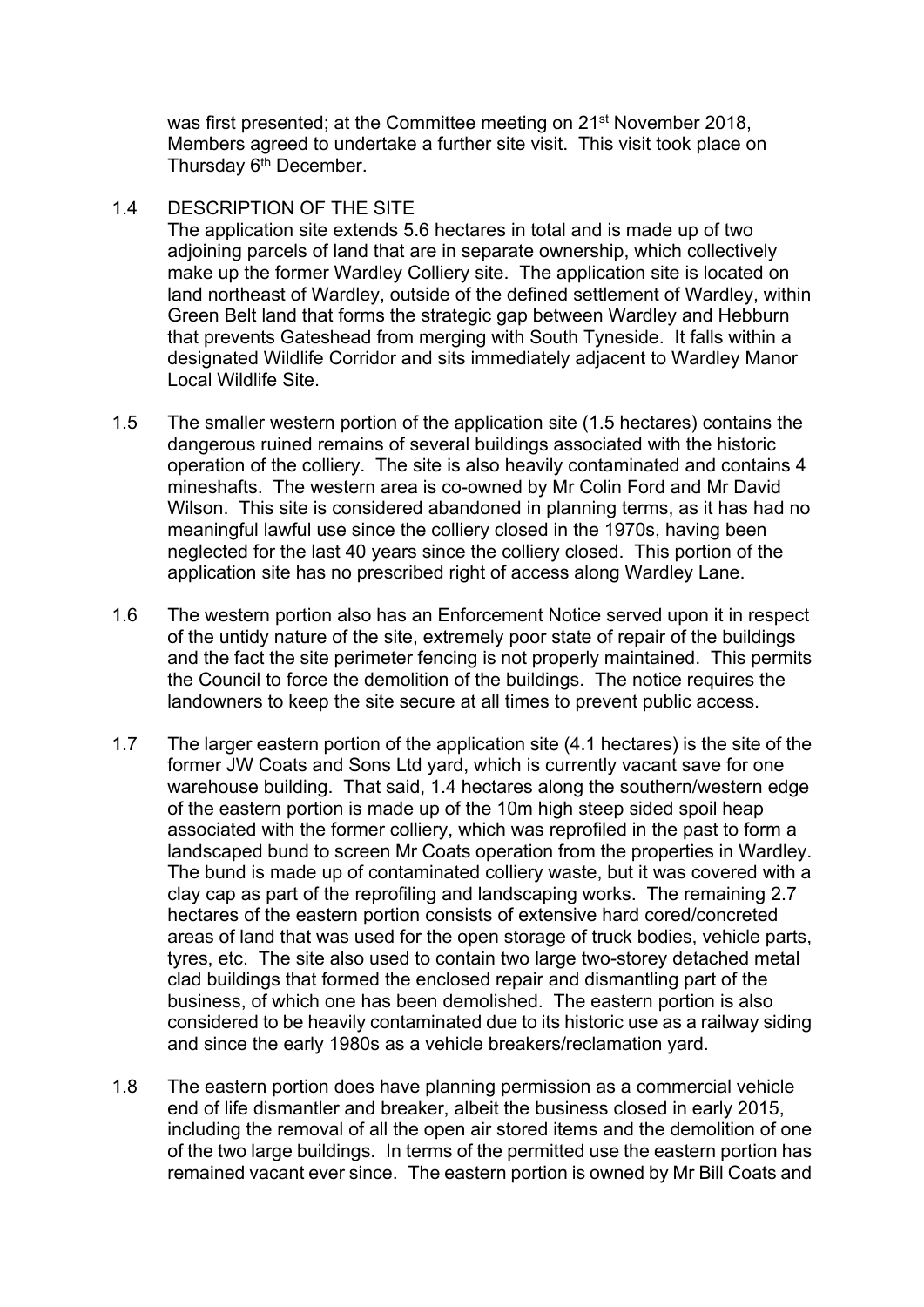his wife. The planning permission for this part of the site, (ref. 336/97) granted retrospective consent to regularise the following… Change of use of former colliery land to form extension to adjacent vehicle dismantling and workshop compound (use class B2) and associated works including screen landscaping and fencing (partly retrospective).

- 1.9 In addition to the planning permission referenced above the eastern portion also benefits from a Certificate of Proposed Lawful Use, which was issued in 2010, as it was able to demonstrate through case law that the industrial process associated with vehicle dismantling and breaking was effectively waste recycling and therefore recycling of other waste materials that involves a similar industrial process of subdividing, sorting and processing of materials would not result in a change of use, as it would fall within the same use class B2. Any such use must not include any incineration or chemical treatment of the materials, 90% must be recyclable and able to be reused or sold on, with only a small percentage to be landfilled, which must not happen on site. It must also adhere to the conditions attached to 336/97 regarding hours of operation (8am-5pm) and not stacking materials higher than the height of one truck body.
- 1.10 The certificate of lawfulness for the recycling of materials, other than vehicles and their parts, is a clear distinction from a waste transfer station, which is a site used for the temporary storage of waste, primarily before being taken elsewhere for incineration or to be landfilled and does not typically involve any recycling or industrial processing. A waste transfer station does not fall within a defined use class and thus is classed as "sui generis" and is specifically excluded from the certificate of lawfulness. Therefore, in order to operate the eastern portion as a waste transfer station would require planning permission, as it cannot be considered as a permitted use of the land.
- 1.11 The eastern portion has no current Enforcement Action active against it and Mr Coats and his wife have a deed of easement over Wardley Lane for access to their site.
- 1.12 As of July 2017, the eastern portion no longer has an "Operators License" attached to it. This is needed to transport goods and freight (scrapped/broken vehicles in this case) on British roads when operating from a defined base where the recovered materials are stored, and the recovery vehicles operate from. Therefore, to re-open the site the complex application process would need to be undertaken with the DVSA (formerly VOSA). This would apply to whoever operated from the site, as because the Wardley site is no longer attached to a valid operator's license it cannot simply be "transferred" to a new occupier. This is out with the planning process and hence is referenced as a point of note only.
- 1.13 As part of the Operators License application process the applicant is required to advertise their intention in the local press through a public notice to enable the public and public authorities to make representations to the DVSA on issues such as environmental impacts and the unsuitability of a site i.e. the quality of the access.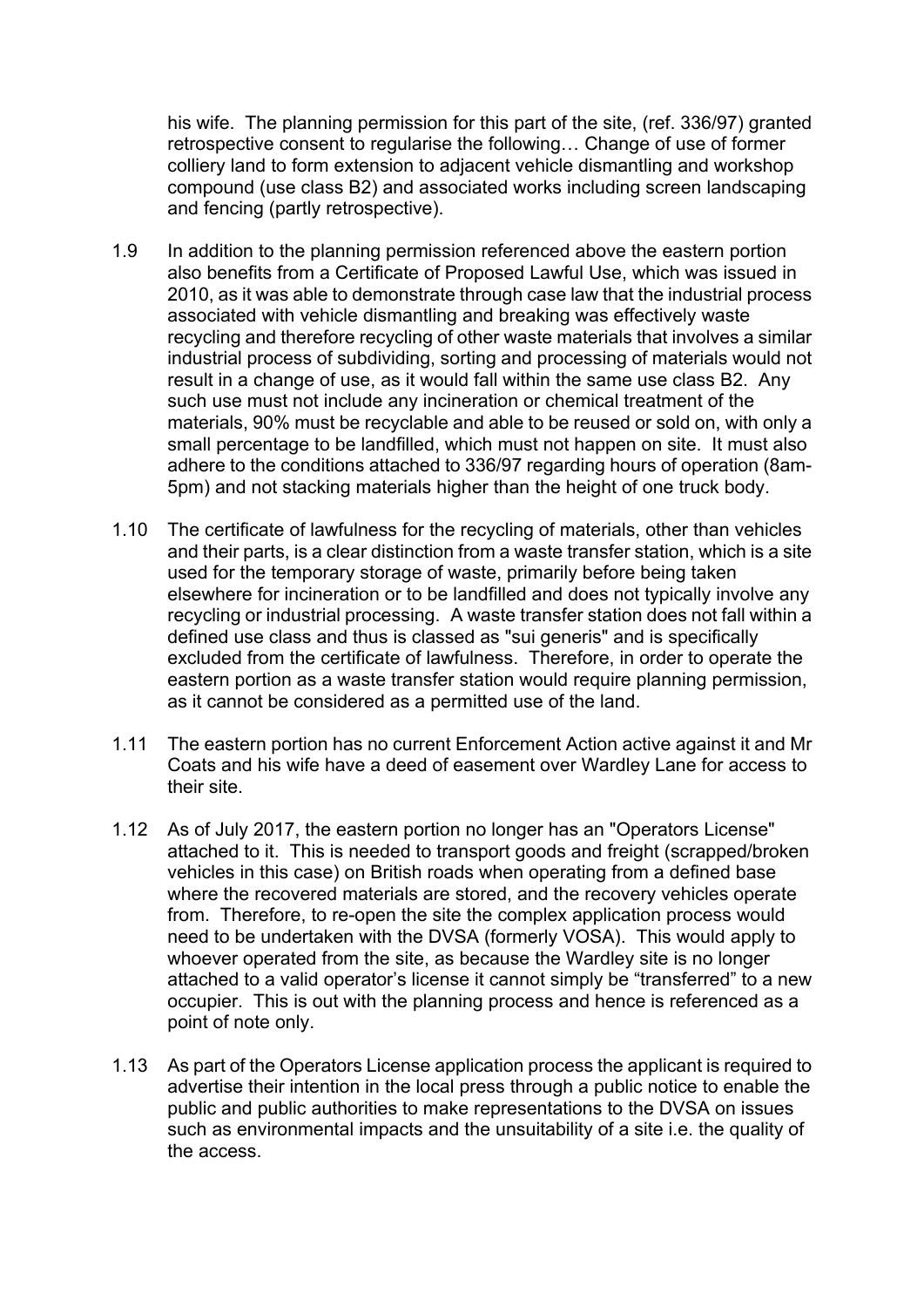- 1.14 The eastern portion also no longer benefits from a Scrap Metal Site Licence, which are regulated and issued by the Council's Licensing Section.
- 1.15 The Environment Agency (EA) waste permit for the eastern portion is still valid.
- 1.16 The application site lies within Green Belt, outside and to the northeast of the Wardley settlement within the strategic gap between Gateshead and South Tyneside. The western portion is defined with Heras style fencing that was installed by the owners following the Council serving a notice upon them due to the insecure nature and untidy appearance of the land and on-going issues with anti-social behaviour. A recent site visit on 21st November 2018 has identified that the site is again not being kept secured.
- 1.17 The eastern portion is defined by 2m+ high metal palisade fencing along its northern and eastern boundaries and is screened along its western, and part of its southern boundary with mounding formed from the remodelling of the former colliery spoil heap that has subsequently been planted. The wider application site is bounded to its south/southwest side by the Leamside railway line, to its southeast/east side by the Bowes Railway route, to its east/northeast by Wardley Manor Country Park (restored former landfill that is actively monitored for methane gas) and to its north/northwest by an un-adopted track, which gives access to the site from Wardley Lane that runs over the Wardley railway bridge, and which continues also in a north westerly direction to the A185 Shields Road.
- 1.18 Lighter vehicles can also access the site via Manor Gardens over Wardley Bridge, but HGVs can gain access only from Wardley Lane to the north. The open land around the site generally forms part of the Wardley Manor Country Park, in accordance with an adopted Strategy for this country park (supported by UDP policy CFR25). The eastern portion of the application site is adjacent to the Wardley moated site, a Scheduled Monument (SM), of a former 13th century manor house with a surrounding moat.

# 1.19 DESCRIPTION OF THE APPLICATION

This outline application, with all matters reserved, seeks consent for no more than 144 new residential dwellings (C3 use) with associated new highways access, landscaping, infrastructure and all site remediation works. The developable area of the application site extends to 4.2 hectares, with a further 1.4 hectares that would be left undeveloped because it forms the existing screening bunds that define the southern and western boundary of the former vehicle reclamation/breakers yard.

- 1.20 Applications for outline planning permission seek to establish whether the principle, scale and nature of a proposed development would be acceptable to the local planning authority, before a fully detailed proposal is put forward.
- 1.21 This type of planning application allows fewer details about the proposal to be submitted. If outline permission is granted, the developer would then need to ask for approval of the details ("reserved matters") before work can start. These details would be the subject of a "reserved matters" application at a later stage.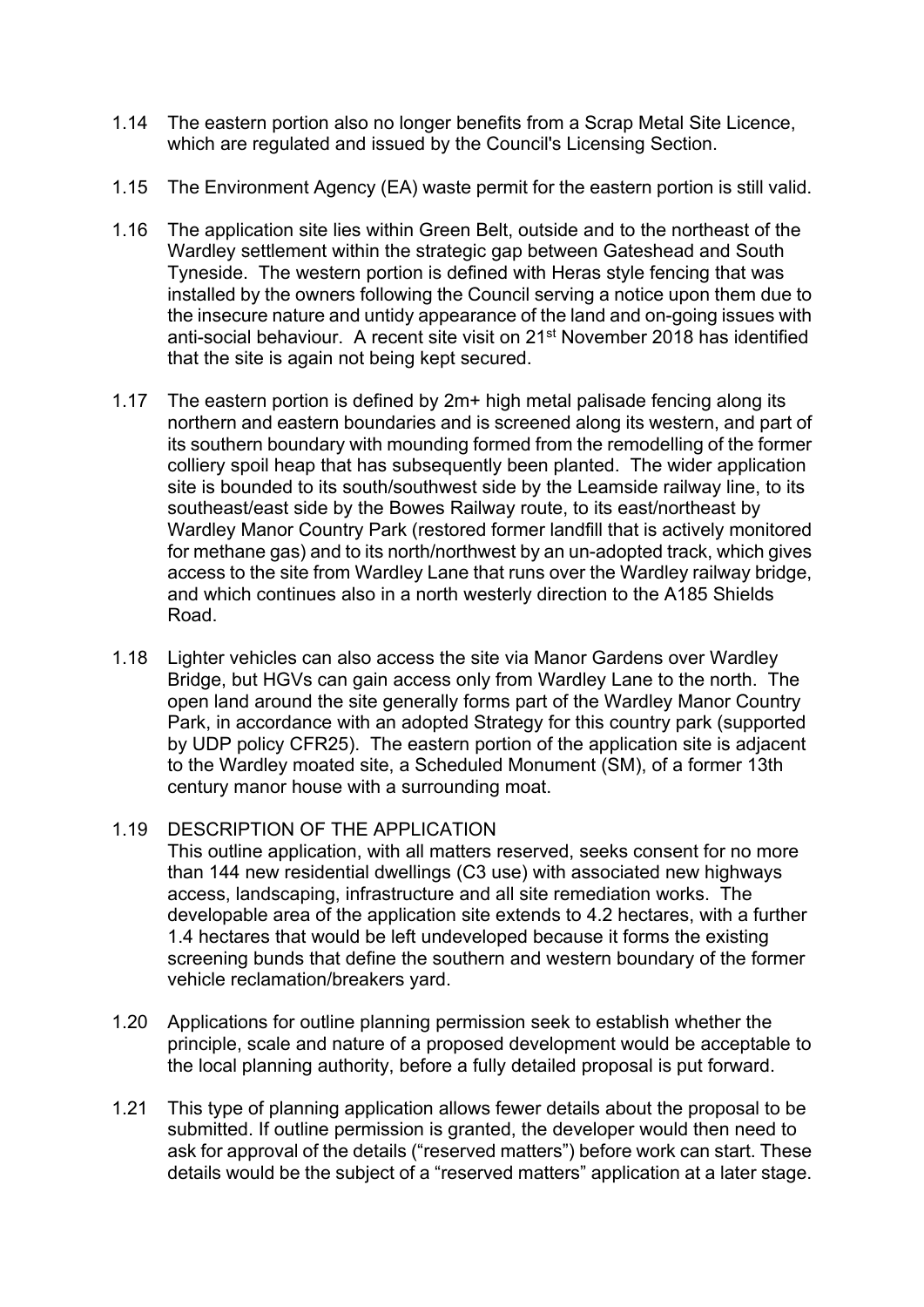- 1.22 Although only indicative at this stage, the main access is proposed to be via Wardley Lane from the north, with the existing rough track upgraded to an adoptable standard up to where it meets Wardley Railway Bridge and the entrance to the estate positioned towards the north-western part of the site where the current former colliery buildings are located. The smaller bridge over the Leamside Line that links to Manor Gardens would be pedestrianised to remove the issue of vehicle rat-running between Wardley and Hebburn.
- 1.23 A range of amended, albeit entirely indicative, plans and layouts have been submitted showing a combination of 2 and 3 storey detached, semi-detached and terraced properties and detached garages, with red brick and slate grey roofs and a "gateway" feature at the entrance.
- 1.24 The reduction in total possible numbers proposed by 11 to 144 houses, is illustrated on the amended layout plan by setting the east facing properties further back from the eastern edge of the site to provide a larger buffer and opportunity for SuDS. The plan is indicative, not to scale, and based upon it, it is not possible to say what the size of the buffer would be or therefore ensure it was retained at Reserved Matters stage. Nonetheless, the applicant has stated they intend to retain an appropriate sized buffer along the eastern edge of the former Coats Yard and would be happy for a condition to be applied to ensure its delivery.
- 1.25 The other amended/revised documents submitted include further ecological survey work, a proposal to provide lighting for a section of footpath, a revised viability statement and site investigation works into the suitability and stability of the existing landscaped bund made from colliery spoil.

#### 1.26 PLANNING HISTORY

The site has had a long planning history, but the most recent, and most relevant to this current planning application, have been the following applications:-

EIA/16/003 - Environmental Impact Assessment (EIA) Screening Option for a residential development of approximately 150 dwellings (use class C3) on land of former Wardley Colliery and breaking yard, Wardley. Deemed that an EIA is not required in this case - response issued 14.07.2016.

DC/12/00363/OUT - Outline application for residential development with access to be considered. All other detailed matters reserved. Withdrawn - 31.07.2012.

DC/10/00251/CPL - CERTIFICATE OF LAWFULNESS FOR PROPOSED USE: Use of land red-edged within site as shown on drawing NE/1141/07/Rev1 (dated May 1997, pursuant to planning permission 336/97) for waste recycling (use Class B2), to comprise the processing of recyclable waste delivered to the site by road, by means of its sorting by manual and/or mechanical means, both indoors and outdoors, into separate recyclable materials, including soil, aggregates, ferrous metals and aluminium, green waste, timber, paper, cardboard, and plastics. Further processing of some of these materials to include crushing, shredding or compacting/baling to form and end product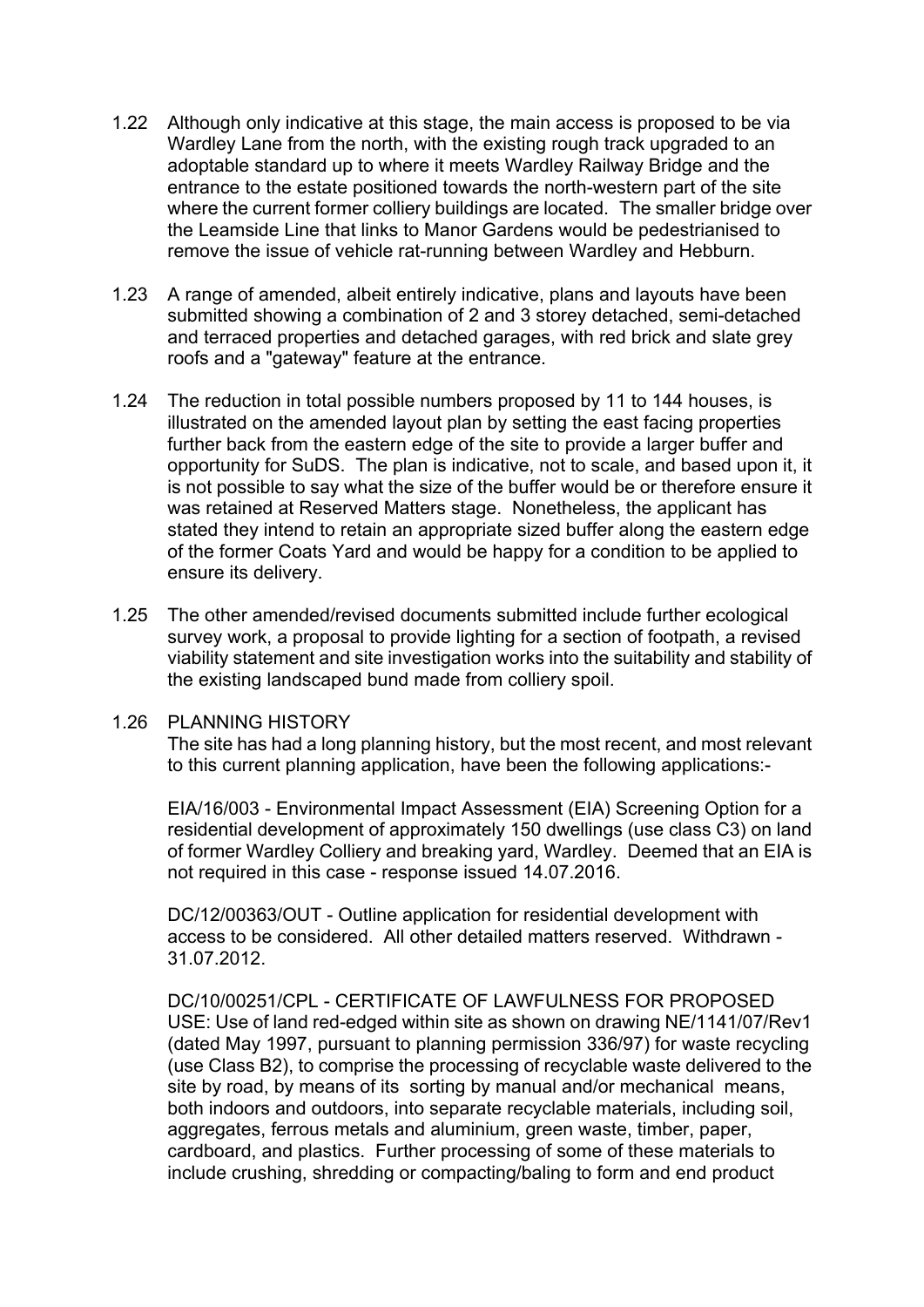which can be sold on for recycling. No sales (other than any ancillary to the use) to be direct to visiting members of the public. Recyclable materials to comprise not less than 90% of the incoming waste and the waste fraction arising to be exported to appropriate landfill sites. No incineration or chemical treatment of waste to take place on the site, nor waste to be disposed of on the site. All waste passing through the site to undergo processing of some sort - Granted - 05.05.2010.

DC/08/01286/FUL - Erection of three industrial buildings and extension and modification to screening mounds involving erection of 2m high retaining wall. Refused - 05.02.2009. Appeal dismissed 04.01.2010.

1.27 Earlier applications are noted below:-

BX7/40 - use of land for coal stocking -1963

322/76 - a temporary mobile plant to recover coal from Wardley Colliery granted- 16.3.1976

501/81 - use of 1.5 acres of vacant land for vehicle dismantling and reprocessing - refused - 14.07.1981

502/81 - erection of a 5,000 sq.ft. building for use in association with vehicle dismantling and reprocessing compound - refused - 14.07.1981

834/81 - change of use of storage compound to vehicle repair and reprocessing plant - refused - 14.07.1981

1119/81 - Section 53 Determination - change of use from plant repair shops and storage compound to vehicle repair and reprocessing plant - refused - 14.10.1981

1505/81 - extension to existing motor vehicle and plant repair buildings granted - 18.01.1982

1417/83 - Erection of a single storey building to provide workshop- refused - 17.06.1985

224/84 - erection of sixteen industrial units - refused - 13.06.1984

730/85 - erection of motor repair and plant repair building - refused. Appeal allowed -21.06.1986

1169/86 - erection of fabric-covered steel arch structure for use as motor and plant repair accommodation (for temporary period of 12 months) - temporary permission granted - 12.01.1987

1257/86 - change of use of 1.9 acres of former colliery spoil heap and surrounds to form extension to adjacent vehicle dismantling compound refused - 9.03.1987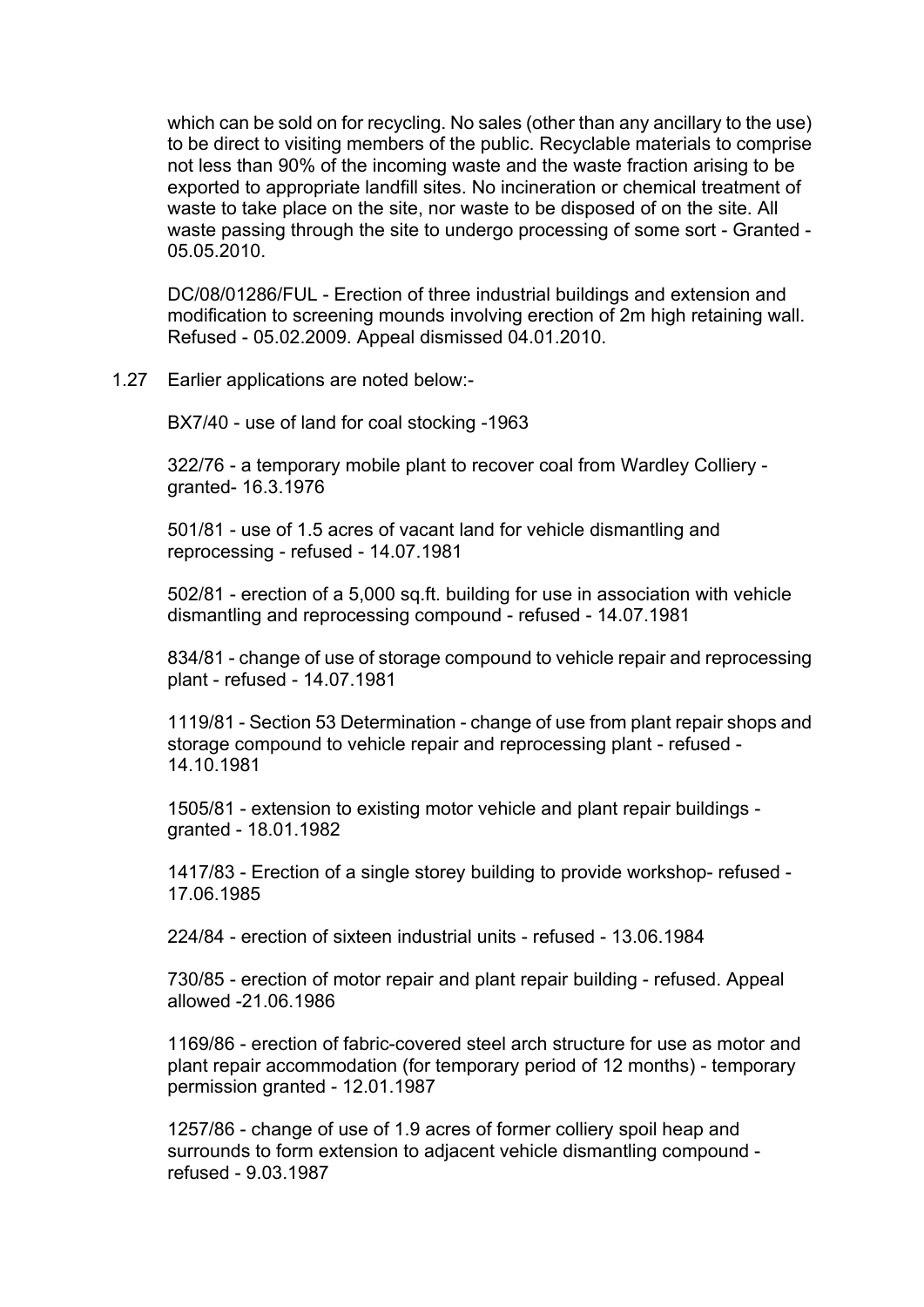1387/87 -retention of fabric-covered steel arch structure for use as motor and plant repair accommodation for further temporary period of 12 months (renewal of planning permission 1169/86) - granted - 5.04.1988

166/89 - retention of fabric-covered steel arch structure for use as a motor and plant repair accommodation for further temporary period of 12 months (renewal of permission 1387/87) - granted - 27.04.1989

1166/89 - erection of motor and vehicle repair building in vehicle dismantling premises - granted 6.11.1989

1349/89 - erection of 2.4m high boundary fence and repositioning of gate at end of access road (retrospective application) - granted - 2.04.1991

1197/90 - erection of single storey extension to motor vehicle repair building to provide storage, office, canteen and toilet facilities - granted - 18.10.1990

97/92 - erection of extension at western end of existing workshop to provide additional workshop area, storage and office accommodation - granted - 3.03.1992

463/92 - change of use of 0.2ha of former colliery railway land to open storage/parking of motor vehicles in association with adjacent vehicle dismantling premises - granted - 9.06.1992

206/94 - erection of additional storage building (230 sq.m. floorspace) in vehicle dismantling compound- granted - 3.05.1994

549/94 - erection of additional storage building (230sq.m. floorspace) in vehicle dismantling compound (pursuant to outline permission 206/94) - granted - 19.05.1995

336/97 - change of use of former colliery land to form extension to adjacent vehicle dismantling and workshop compound (retrospective) and associated works (including screen landscaping and fencing (partly retrospective) granted - 14.02.2000

1300/01 - installation of 10KV Electro fence security system cranked at a distance of up to 200-350mm behind existing fence line and extending at a maximum 600mm over the existing palisade pales - granted - 20.12.2001

#### **2.0 Consultation Responses:**

| <b>Coal Authority</b>   | No objections subject to conditions. |
|-------------------------|--------------------------------------|
| <b>Historic England</b> | No objections subject to conditions. |
| <b>Nexus</b>            | No objections subject to conditions. |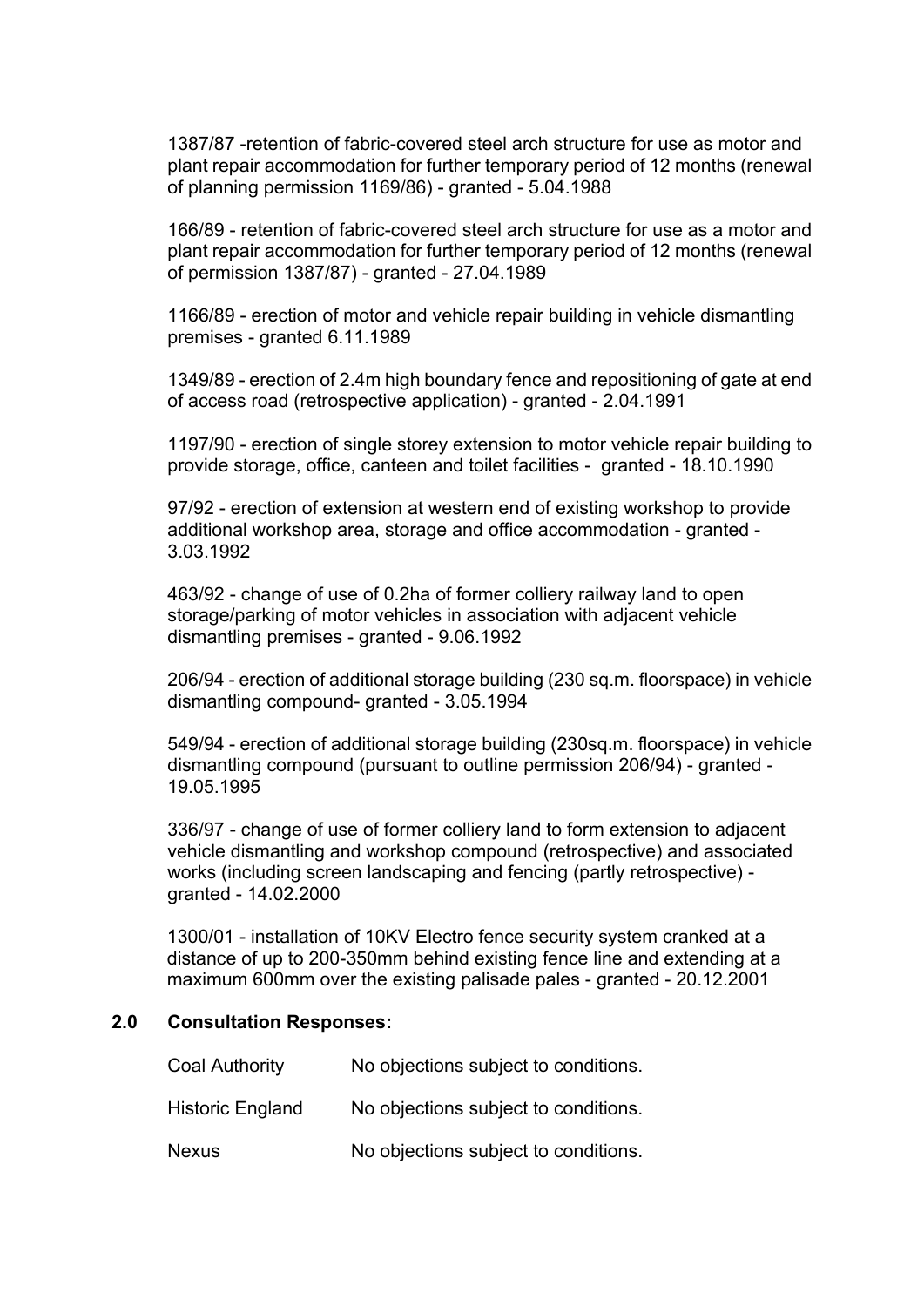| Northumbria Water                           | No issues provided it is carried out in accordance<br>with the submitted document entitled "Flood Risk"<br>Assessment and Drainage Strategy".                                                                               |  |  |
|---------------------------------------------|-----------------------------------------------------------------------------------------------------------------------------------------------------------------------------------------------------------------------------|--|--|
| Tyne And Wear<br><b>Archaeology Officer</b> | No objection subject to conditions.                                                                                                                                                                                         |  |  |
| South Tyneside<br>Council                   | Objects to the application on three grounds:<br>Harm to the Green Belt.<br>Insufficient information in terms of impact<br>$\bullet$<br>upon ecology.<br><b>Inaccurate Transport Assessment</b><br>$\bullet$<br>information. |  |  |

### **3.0 Representations:**

- 3.1 The above application was received and made valid on 13th July 2016.
- 3.2 Prior to submission, the applicant undertook public consultation by way of a flyer drop in the local area and subsequently a public drop-in session was held at Priory Court, Manor Gardens, Wardley on 9th June 2016.
- 3.3 Following receipt of the application the Local Planning Authority also notified a total of 63 local residents by letter to give them the opportunity to make representations on the application and 3 site notices were displayed around the site. The development was also advertised in the press. On the back of this, a letter of support from Ward members Stuart and Linda Green was received, as well as one letter of objection and one letter of support from local residents.
- 3.4 As mentioned above, the application was reported to Planning and Development Committee on 25th January 2017 and was deferred for a site visit. The site visit took place on 9th February 2017 prior to the application being debated at Committee on 15th February 2017. At this meeting, the decision was taken to defer the application to allow further discussions between the applicant and the Local Planning Authority (LPA) in respect of Green Belt, ecology and the other key issues highlighted in the officer report.
- 3.5 Following extensive discussions with the applicant further information was submitted to the LPA on 7th February 2018, which included reducing the total possible number of houses down from 155 to 144 and further information in respect of Green Belt impact, Ecological impacts, viability, drainage, access and landscape. The LPA issued further neighbour notification letters to local residents on 9th February 2018 and a total of 6 letters of support were received and a further letter neither supporting nor objecting.
- 3.6 Separate from the LPA's neighbour notification process the landowners undertook their own public consultation process, which took the form of letter drops and door knocking. This resulted in a total of 140 individual letters of support, all individually signed, being received in one bundle by the LPA on Friday 20th April 2018. During the process of recording the letters as part of the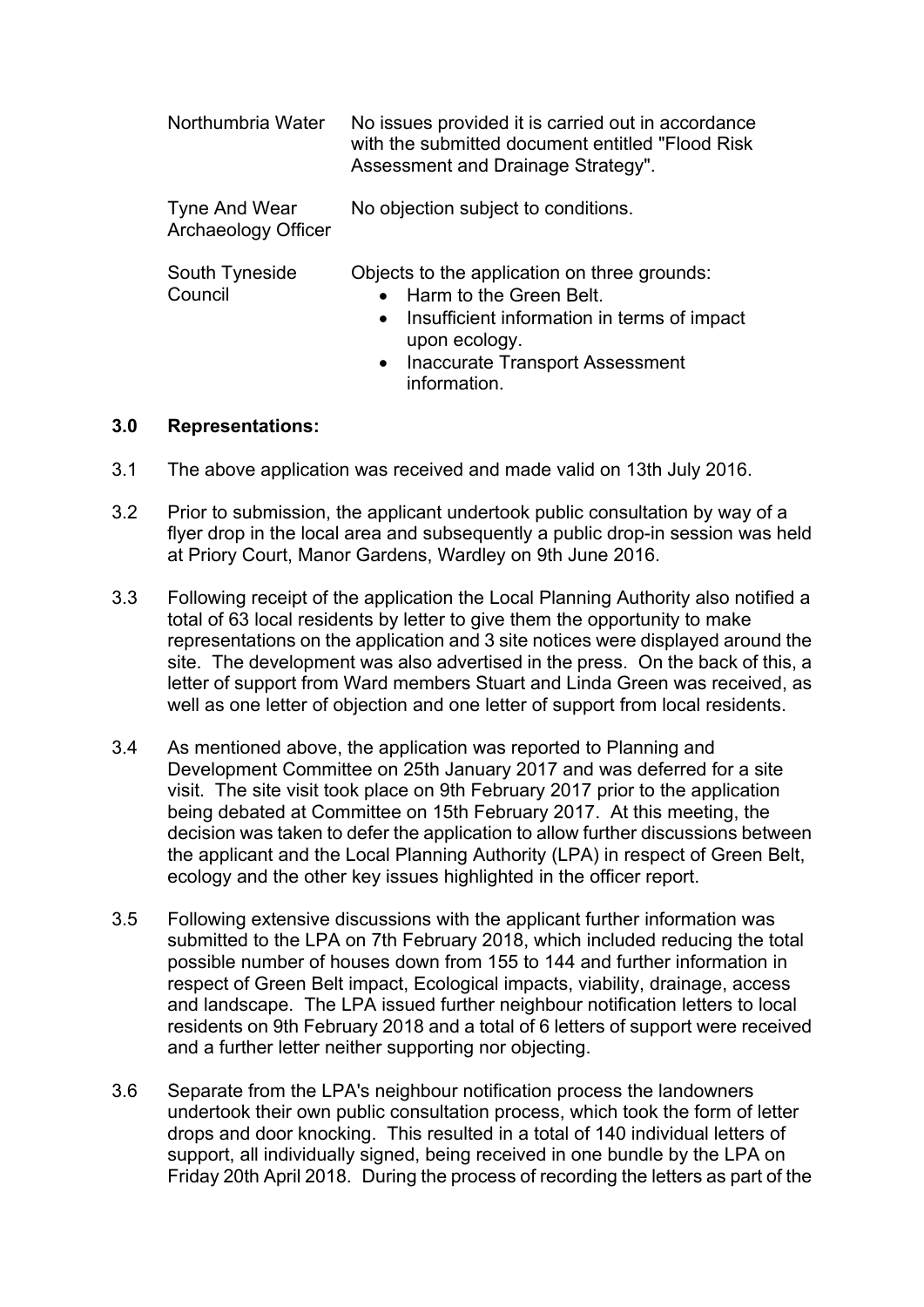application one was discovered that purported to have been written and signed by the spouse of a member of the LPA's planning team. Upon contacting this person, they confirmed that they had not written any letter and had not signed any document in support of this application. The decision was taken to issue bespoke acknowledgement letters, rather than the standardised proforma letter, asking the individual to contact the office to confirm whether they had written a letter and signed their name giving their support to the application.

- 3.7 Of the 140 letters issued, the office received 44 responses, of which 23 said they had written in and 21 who said they had not signed anything offering their support to the application, some saying they had never heard of Wardley Colliery or what the application proposes. The catchment area of these letters extended several miles beyond the application site, including letters from addresses in South Tyneside and even Northumberland.
- 3.8 Overall, 48% of the people who responded and 15% of the total number of letters received are known to be false representations, which officers consider reduces the weight that can be given to the rest of the bundle of letters, which should be treated with some caution in terms of being a true reflection of the level of support for this application.
- 3.9 Over the weekend 24-25 November 2018 the landowners, in agreement with the applicant, have hand delivered glossy flyers and questionnaires to properties in the Wardley area, asking people to support their application. Having seen the content of material distributed, officers have serious concerns due to the factual errors contained, especially in relation to stating that Mr Coats' yard will open as a waste transfer station (WTS) if permission is not granted. Mr Coats' yard does not have permission to operate as a WTS and would need a change of use to operate lawfully and would be open to Enforcement action without it. The LPA considers that the these documents are misleading as they do not factually represent the application and could be perceived by a recipient as exaggerated and intimidating, as well as showing imagery that is not a true representation of the application site.
- 3.10 On the back of this exercise 9 questionnaires/letters of objection to the application have been received citing the following concerns:
	- A scrap yard would be better than houses and employ local people.
	- Houses would be damaging to the local ecology.
	- We are running out of space for wildlife.
	- The area is crowded already with too many people.
	- The questionnaire is trying to scare me with talk of anti-social behaviour but does not talk about the impact of the development at all.
	- Fly tipping is a problem, but this is not the answer.
	- The flyer from Persimmon is misleading and inaccurate.
	- The flyer is trying to 'con' people into supporting the scheme.
	- There is ample housing stock in Wardley.
	- The local road network struggles already to cope.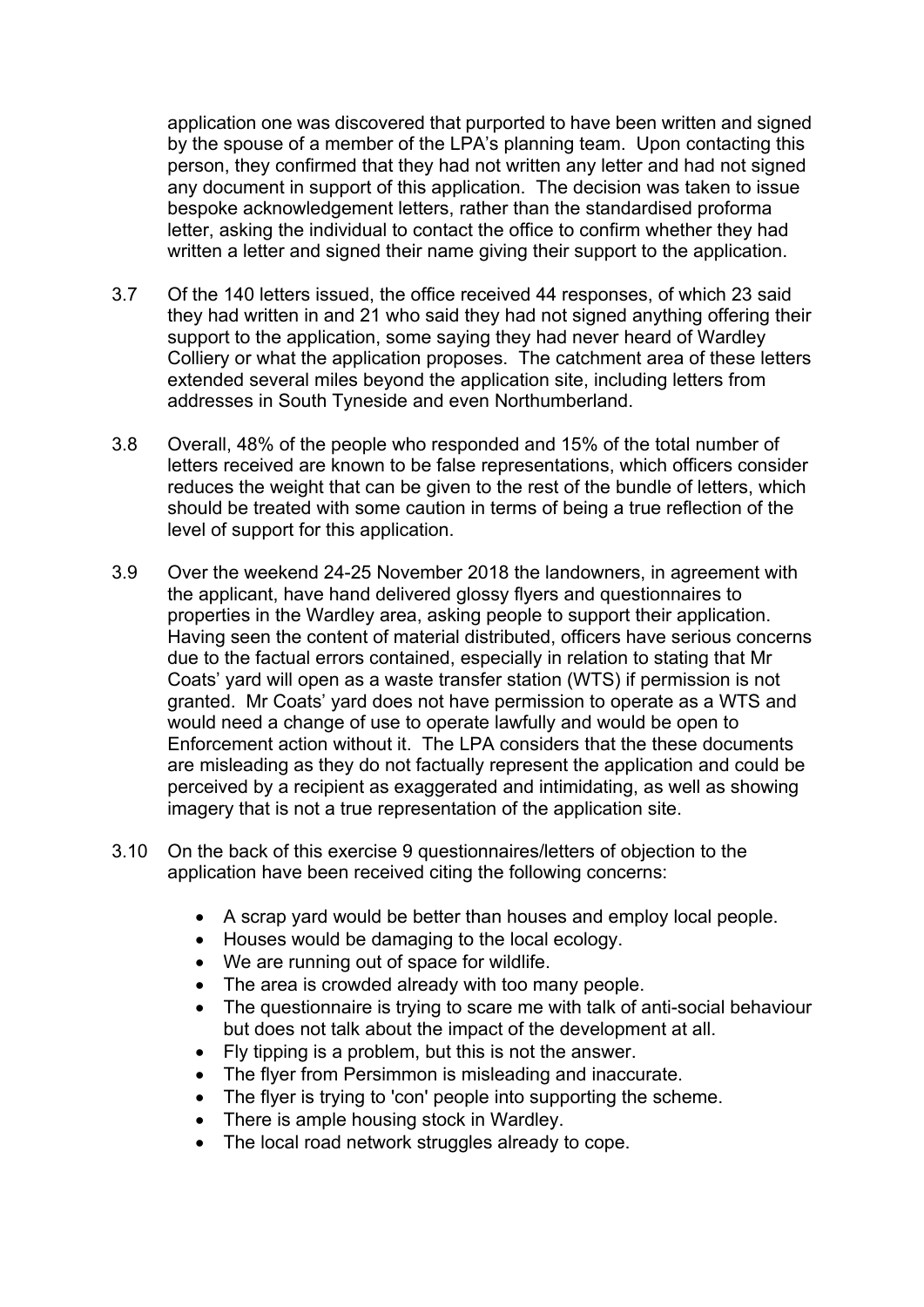- Wardley Lane is not suitable due to having an active Metro bridge, which is too small and A185 is already congested.
- The bridge to Manor Gardens is not suitable and would be disastrous in terms of traffic movements.
- The site could easily be converted to parkland, wildlife reserve, etc.
- The historical use of the sites means they are likely unsuitable for housing and are adjacent to a former landfill site.
- 3.11 45 questionnaires/letters in support of the application have been received offering the following points:
	- A waste transfer station would be unacceptable.
	- The site is untidy.
	- Wardley needs more housing.
	- Anti-social behaviour is a major problem.
	- Fly tipping is an issue.
	- Existing buildings are dangerous.
	- Site needs remediating.
	- Would enhance the area.

## **4.0 Policies:**

NPPF National Planning Policy Framework

NPPG National Planning Practice Guidance

CS11 Providing a range and choice of housing

CS13 Transport

CS14 Wellbeing and Health

CS15 Place Making

CS17 Flood Risk and Waste Management

CS18 Green Infrastructure/Natural Environment

CS19 Green Belt

CFR25 Countryside Recreation

H4 Windfall and Small Housing Sites

H5 Housing Choice

H9 Lifetime Homes

H10 Wheelchair Housing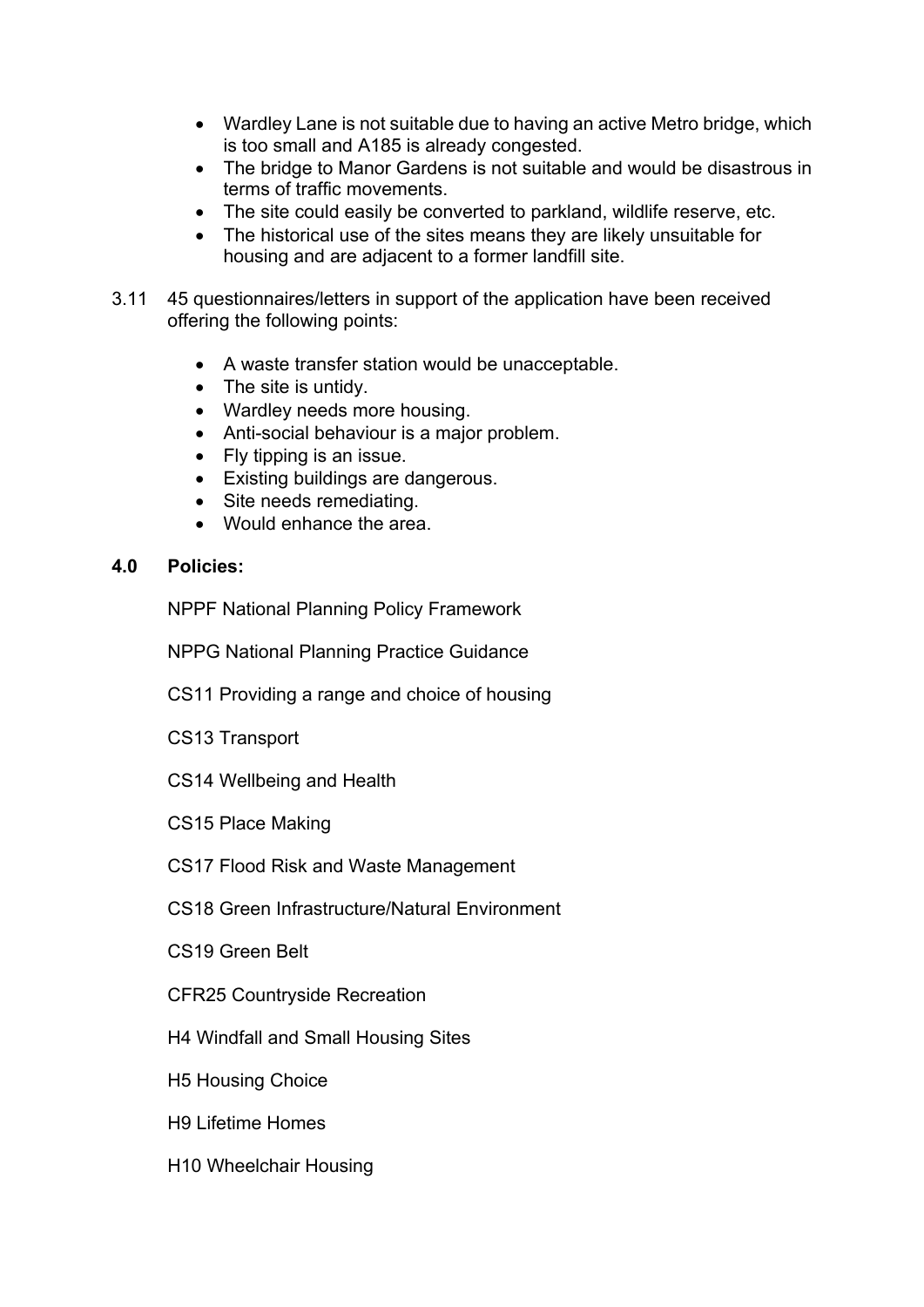H15 Play Areas in Housing Developments

CFR28 Toddlers' Play Areas

CFR29 Juniors' Play Areas

CFR30 Teenagers' Recreation Areas

ENV3 The Built Environment - Character/Design

ENV21 Sites of Archaeological Imp - Known

ENV22 Sites of Archaeological Imp - Potential

ENV51 Wildlife Corridors

ENV54 Dev on Land Affected by Contamination

DC1C Landform, landscape and after-use

DC1D Protected Species

DC1E Planting and Screening

DC1P Contamination, derelict land, stability

DC2 Residential Amenity

MWR28 Prov of Facilities in new Developments

## **5.0 Assessment of the Proposal:**

#### 5.1 ASSESSMENT

The main planning issues to be considered are the principle of the development in respect of green belt and ecology, as well as considering the impacts upon viability, landscape, design, amenity, sustainability, highway safety, flood risk/drainage, scheduled ancient monument, contaminated land and coal mining legacy.

## 5.2 GREEN BELT

## Strategic Green Belt gap between Gateshead and Hebburn

The application site is in Green Belt and the proposal would reduce the gap between Gateshead and Hebburn. The maintenance of the full width of strategic Green Belt gaps between towns, particularly where, as here, they are narrow, is recognised as making an important contribution to the objective of preventing the merger of neighbouring towns. In this case, policy CS19 of the Core Strategy and Urban Core Plan refers to the function of the Tyne and Wear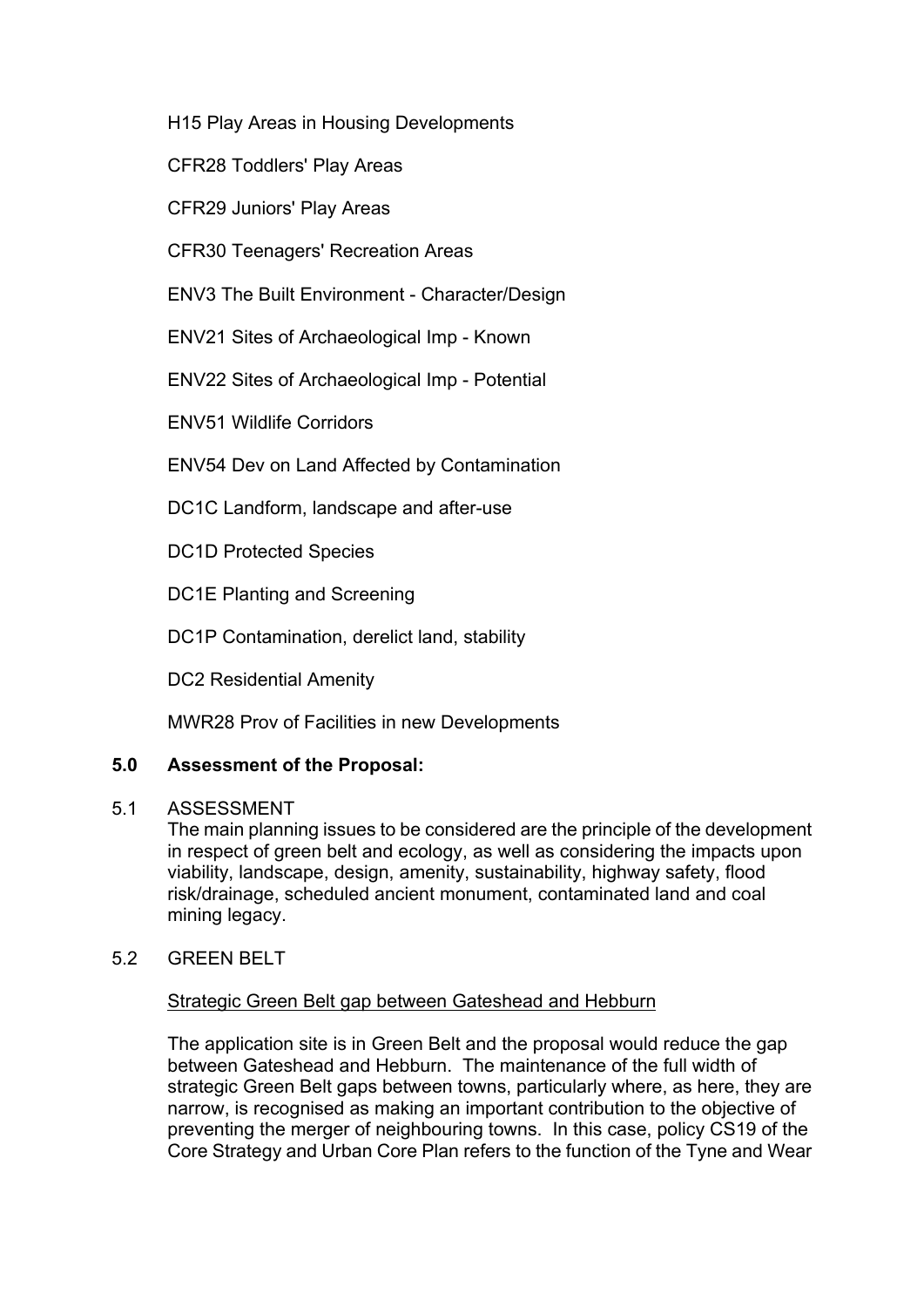Green Belt to prevent the merging of settlements and specifically refers to preventing the merger of Gateshead and Hebburn.

- 5.3 This area of land that separates Gateshead from South Tyneside was first identified as important in the Heworth/Wardley Local Plan that was adopted by the Council in November 1987. Policy HW18 of the plan identified this area as a "Green Wedge separating Bill Quay, Pelaw and Wardley from Hebburn to ensure that the existing settlements retained their separate identity, where no uses other than agriculture or open space would be permitted". This policy was in effect a precursor of Green Belt designation.
- 5.4 The "Green Wedge" was formally designated as Green Belt land with the adoption of Gateshead's first UDP in 1997. The plan designated 1500 hectares of land, described as the remaining "extensive areas of open land outside settlements and not required for development", to safeguard their open character and to promote sustainable patterns of development, including the recycling of urban land". These were in three areas, of which the Green Wedge was one of them and is described as follows in the 1997 plan: "the narrow gap between Pelaw/Wardley and Hebburn", which the plan describes as "strategically important and its designation critical and appropriate". The designation was made in conjunction with a similar action by South Tyneside Council to protect its part of the same block of land.
- 5.5 The importance of preserving the strategic gap has been carried forward through subsequent adopted development plans, including the replacement UDP in 2007 and the new Core Strategy in 2015. Therefore, preserving this fragile yet very important gap is as important as ever and has been part of Council policy for the last 30 years.
- 5.6 As part of the assessment of this application South Tyneside Council were consulted as a neighbouring authority and they have formally objected to this application on the basis that it represents inappropriate development within the Green Belt without any very special circumstances and that it would encroach into the strategic gap between Gateshead and Hebburn, which is in breach of the Local Plans of both Councils.

## 5.7 Sprawl of the built-up area into the Green Belt

The applicant asserts that the proposal would have no adverse impact on the Green Belt's purpose of checking unrestricted sprawl of large-built up areas, as the site will not be deleted from the Green Belt. It is true that a grant of permission would not result in the site being deleted from the Green Belt, however, in due course it is considered likely that the status of the site as Green Belt would be reviewed, as its value would be significantly diminished as a consequence of housing development taking place. Accepting this logic could set a dangerous precedent that would likely form the justification for housing development on any site within the Green Belt.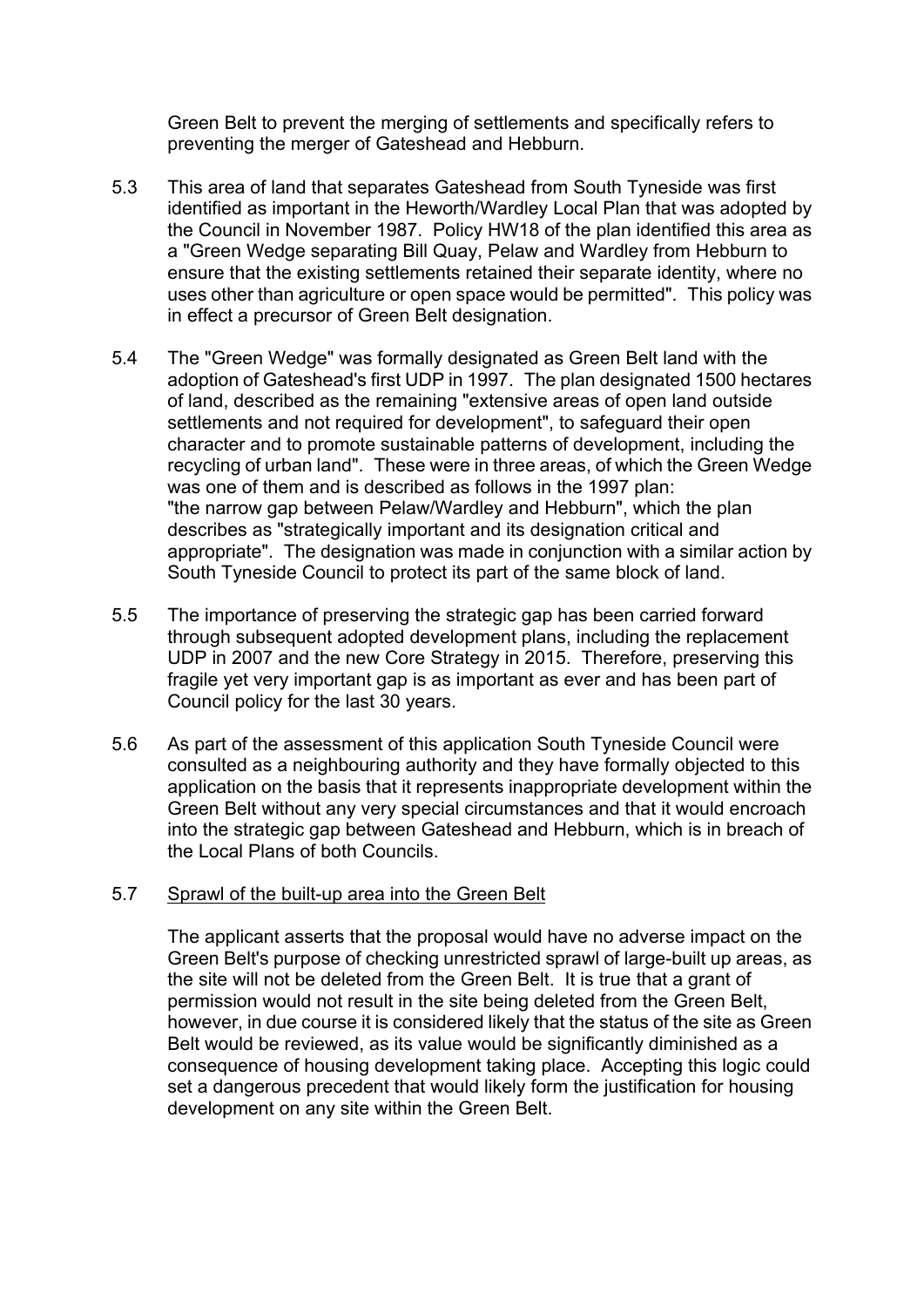- 5.8 One of the five nationally-laid down purposes of Green Belts is to prevent settlements from merging. The application site at Wardley occupies part of the gap between Wardley, and hence the built-up area of Gateshead as a whole, and Hebburn.
- 5.9 At the time that the Green Belt designation was made, the land making up the whole area between Wardley and Hebburn was predominantly open, but large parts of it were in the process of restoration from previous industrial uses through planting etc. There was no identifiable boundary between the area that remains in commercial use now, and the now green land to the east of it and extending north as far as the Sunderland Metro line, and north of that line, much of the land was the former Red Barns Quarry, which was still in the process of landfill and reclamation (now reclaimed and part of the Country Park).
- 5.10 The essential characteristic of Green Belts is their openness, that is, that they are not predominantly covered by built development and there is no requirement for Green Belts to actually be green (i.e. covered in vegetation). The application site is the only part of the wider area that could be argued to be still in commercial/industrial use. However, in truth, it is considered that the smaller element of the application site that contains the former colliery buildings has no established use due to being largely vacant since the colliery closed in 1974 and the lawful use of the larger element of the application site has not operated since early 2015 and the site cleared with the exception of one building.
- 5.11 In addition, national guidance, both then and now, indicates that Green Belt boundaries should, as far as possible, follow clear, well-defined features on the ground which would be capable of enduring as defensible Green Belt boundaries in the long-term. The railway line (Leamside Line) on the southwest boundary of Wardley (adjacent to Manor Gardens) was identified as such a feature. Therefore, approving this application would result in housing extending beyond the defined boundary of Wardley and hence Gateshead as a whole into the strategic gap, undermining its security going forward.

## 5.12 Effect on openness

It is considered that the proposal represents a substantial intensification of development on the site and is contrary to paragraph 133 of the National Planning Policy Framework (NPPF) in that it would reduce the openness of the Green Belt. Houses on the colliery buildings site would intensify the volume and footprint of development on that site. Houses on the former vehicle reclamation/scrapyard site would do likewise. The calculation of the cubic volume of the houses, as opposed to the truck bodies and parts, tyres and other associated non-permanent features is difficult to judge, neither would it be a complete reflection of reduction in openness since more than just the houses themselves should be taken into account, and in any case the lorries have been removed and the site is currently mostly vacant and open. Moreover, the vehicles and parts were transient and not rooted to the ground like a house and thus cannot be considered as permanent. Therefore, it is not considered that the illustrative blocks shown in the submitted documents can be relied upon to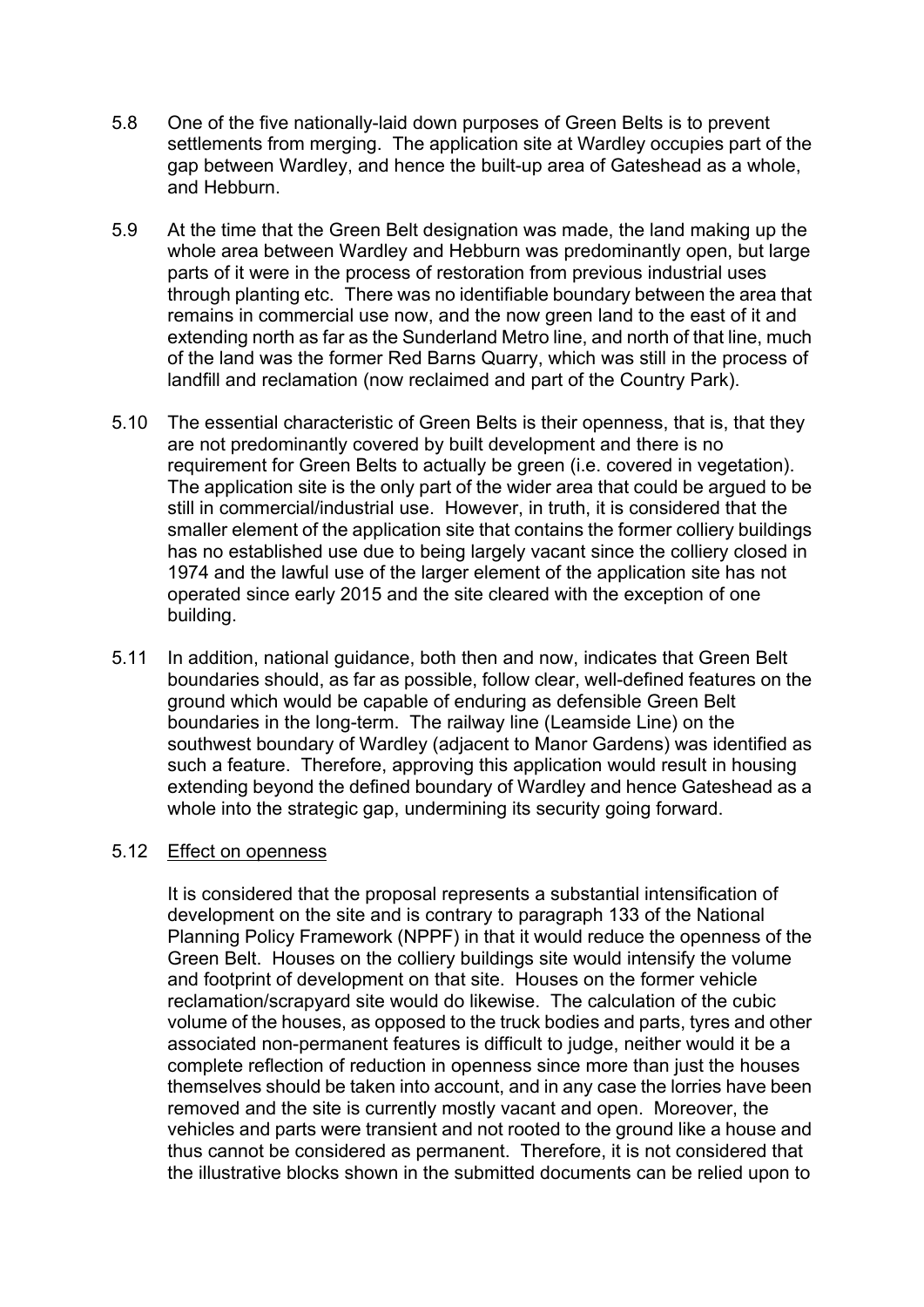say that the volume of the new development would be less than the previous use.

5.13 The applicant has submitted a Green Belt Assessment which claims that the proposal reduces the "footprint of the developable area" by 52%. This claim emphasises that only the physical footprint of the proposed houses and garages is being considered in the applicants' calculation of the respective impact of the recent use and of the proposal. Gardens, roads and pavements, likely future additional structures such as sheds and conservatories, residents' vehicles (as opposed to the scrap vehicles kept on the site until recently), street furniture and any other land uses or structures included within the proposed housing estate, which would in fact contribute to reducing openness and increased urbanisation, are not considered by the applicant to involve even a potential reduction in openness. The proposal is for a housing estate and housing estates, taken as a whole, do not provide the openness which is an essential characteristic of the Green Belt.

### 5.14 Whether inappropriate development

The applicant suggests that the proposal does not constitute inappropriate development, and the very special circumstances test does not need to be applied, because the final bullet point of NPPF paragraph 145 indicates that redevelopment of previously developed land "whether redundant or in continuing use (excluding temporary buildings), which would not have a greater impact on the openness of the Green Belt than the existing development or not cause substantial harm to the openness of the Green Belt, where the development would re-use previously developed land and contribute to meeting an identified affordable housing need within the area of the local planning authority" will not be inappropriate development.

- 5.15 It is not considered that this applies in this case because (i) the exclusion of temporary buildings indicates that they should not be taken into account when assessing whether a proposal would have no greater impact on openness than the existing use; if temporary buildings are excluded then logically, the use of land for storing vehicles would also be intended to be excluded, and the intention of the NPPF is to refer to land covered by permanent buildings only; (ii) it is considered that the proposal would have a greater impact on the openness of the Green Belt and (iii) the development would cause significant harm to the openness relative to the existing uses.
- 5.16 The vehicles that were stored on the Coats' site were not buildings, or permanent or fixed surface infrastructure, and therefore the site can be considered previously developed insofar as it represents the curtilage of buildings or fixed surface infrastructure. Para. 145 of the NPPF indicates that it should not be assumed that such curtilages should be developed in their entirety. Much the same applies to the Colliery part of the site, which has no defined use and is also largely open, with the ruined buildings only taking up a small percentage of the site.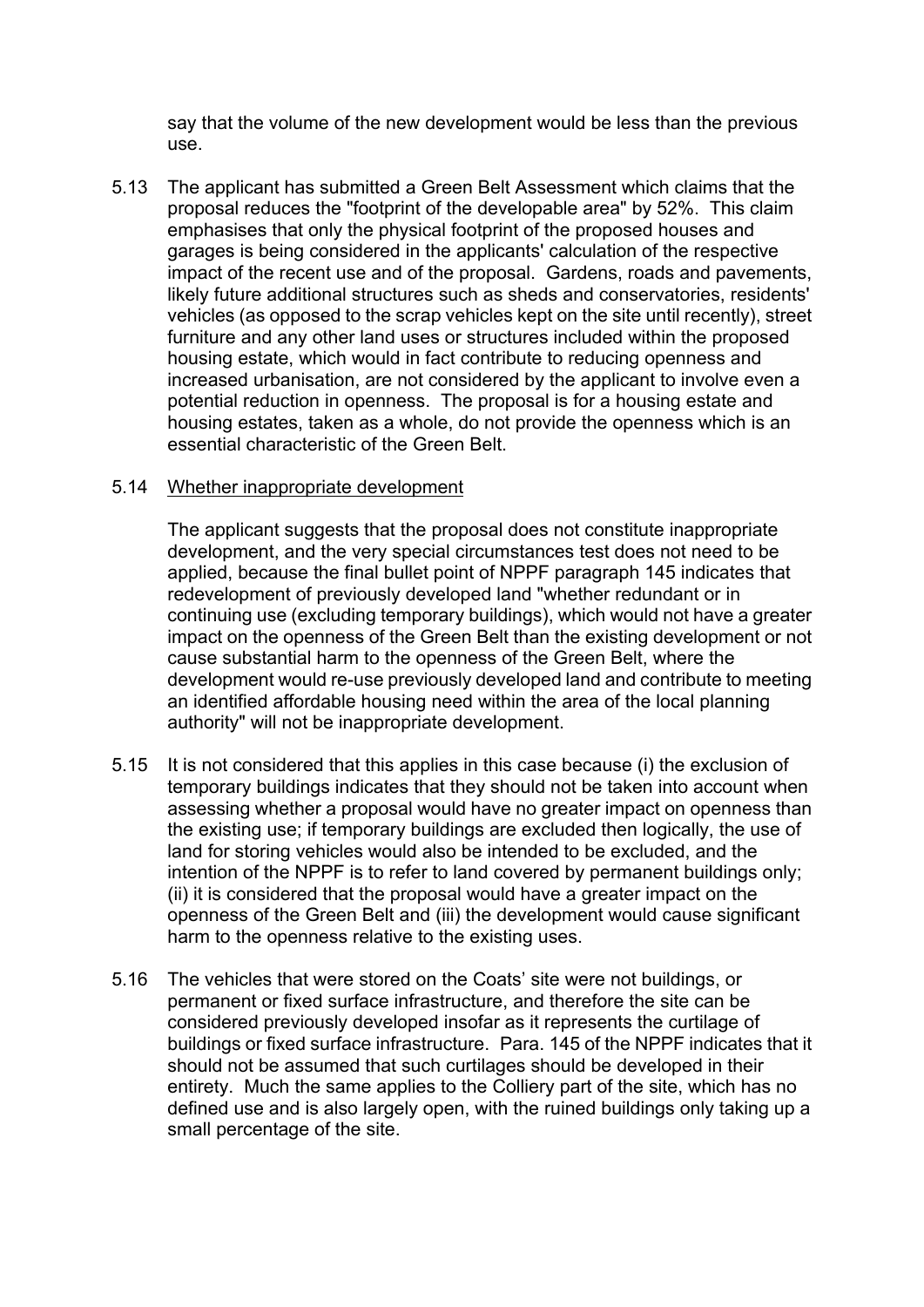- 5.17 The Council accepts that applicant's point that this is a previously developed site. However, the statement needs to be qualified by the above point regarding curtilages and whether what was there accords with the exception. Saying the sites are previously developed does not mean that anything goes, and the developer can do what they want.
- 5.18 On that basis, it is clear that the proposal does not satisfy the requirements of the exception test referred to and hence the proposal can only be considered as inappropriate development.

## 5.19 Very special circumstances

Paragraph 143 of the NPPF states that *inappropriate development is, by definition, harmful to the Green Belt and should not be approved except in very special circumstances*. Paragraph 144 goes on to say that *substantial weight must be given to any harm to the Green Belt* and *very special circumstances will not exist unless the potential harm to the Green Belt by reason of inappropriateness, and any other harm resulting from the proposal, is clearly outweighed by other considerations.*

- 5.20 Therefore, consideration of very special circumstances is in fact a two part assessment of the impact upon the Green Belt and the impact upon other things, such as ecology, for example.
- 5.21 The applicant sets out that removing and cleaning up a derelict site (western portion), removing and cleaning up an incompatible use (eastern portion), which in turn would address anti-social behaviour problems associated with the sites amounts to very special circumstances.
- 5.22 It is not considered there are any very special circumstances to justify the inappropriate development which the proposed development constitutes. Derelict sites and buildings and unsightly land uses do not constitute a very special circumstance precisely because they are not exceptional, and if they were held to do so there would be an incentive for landowners to worsen the appearance of their sites.
- 5.23 It is accepted that the derelict and damaged buildings on the smaller of the two sites are unsympathetic from a visual perspective and undoubtedly removing them would lead to a visual improvement. However, for the most part they are single-storey and of low density and ultimately, in their current form, have a relatively modest impact upon the openness of the Green Belt. Replacing these structures with approximately fifty, 2 and 3 storey houses of much higher density would have a far greater impact upon the openness, which could not be outweighed by any perceived visual improvement.
- 5.24 Furthermore, the Council has enforcement powers available to it to require landowners to demolish dangerous and untidy buildings that are posing a significant health risk. Therefore, officers do not consider that a housing scheme is the only way in which the visual impact of former colliery buildings can be addressed. This includes other regulatory controls that are entirely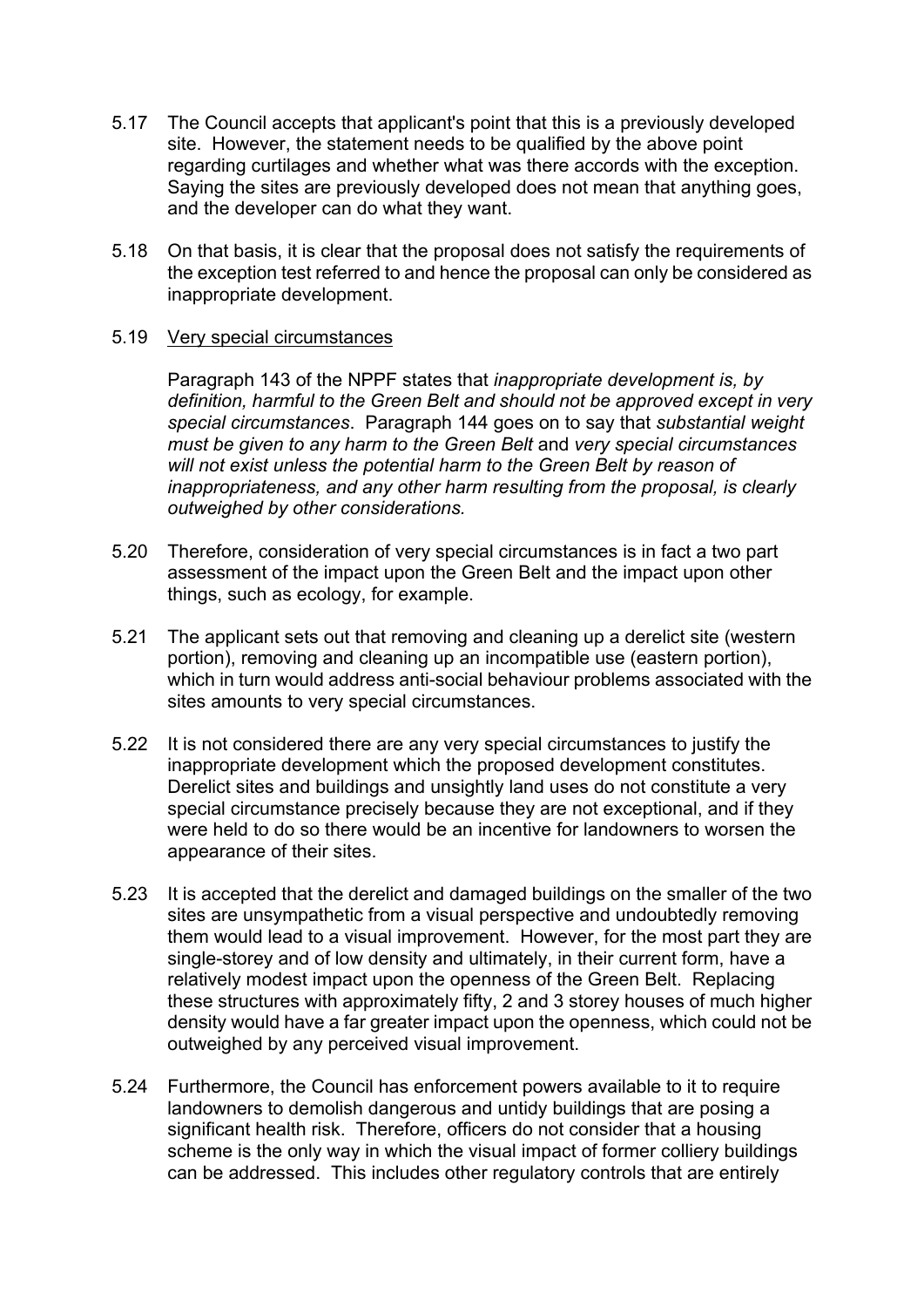separate from the planning system that the Council can use, for example to address an identified public safety concern.

- 5.25 With regard to the larger site, notwithstanding the road planings that have recently been deposited on the site without consent, the site has been completely cleared of vehicles and parts, one of the buildings has been demolished and the site is well screened from the south and west by landform and planting. Therefore, the harm it has upon openness and visual amenity is currently very small and cannot be used to justify the construction of approximately 90, 2 and 3 storey houses. Furthermore, even if this use were re-instated, its recent clearance demonstrates that it is unnecessary to construct a housing estate to deal with the visual unattractiveness of this use or to increase the openness of the site.
- 5.26 Officers consider that the position is clear; the vehicles have been removed, so that, regardless of the stated reason, any argument that the development is desirable to improve the appearance of the site is further weakened. The fact the vehicles have been removed to leave an open site and little indication of the former use, whereas the ruined buildings in the former colliery linger on even though the site has had no lawful use for in excess of 30 years illustrate the point perfectly. Therefore, it is clear that the Coats site has almost no harm to openness in its current state and even in its previous state the harm to openness is far less significant than what is now proposed.
- 5.27 Separate from any assessment of the harm to the Green Belt, paragraph 144 of the NPPF also sets out that the weighing up process should demonstrate that the very special circumstances outweigh "*any other harm resulting from the proposal"*. As will be detailed in the Ecology section later in the report, this proposed development would have such a significant and detrimental impact upon ecology and biodiversity that it cannot be suitably mitigated against. Therefore, it is considered that the proposal also fails the second part of the very special circumstances test.
- 5.28 Moreover, following the adoption of the CSUCP, Gateshead has in excess of a five-year supply of housing land and therefore no very special circumstances exist in terms of housing supply. Indeed, the proposal would potentially undermine the viability of development on allocated housing sites, which have been identified as suitable and sustainable through the process of public consultation and examination leading to adoption of the Local Plan. This site was assessed as part of the Council's consideration when compiling a 5 year land supply and it was rejected as unsuitable, amongst other things, due to its role as a strategic gap in the Green Belt, as well as the impact the development would have on biodiversity and the level of contamination on site.
- 5.29 Overall, it is considered that no very special circumstances have been demonstrated despite the additional information submitted. The case which is alleged to amount to very special circumstances is in fact an accumulation of relatively common circumstances; the existence of contamination, dereliction, and possible public support for redevelopment, singly or in combination, apply in a number of locations locally and nationally. It is important that uncongenial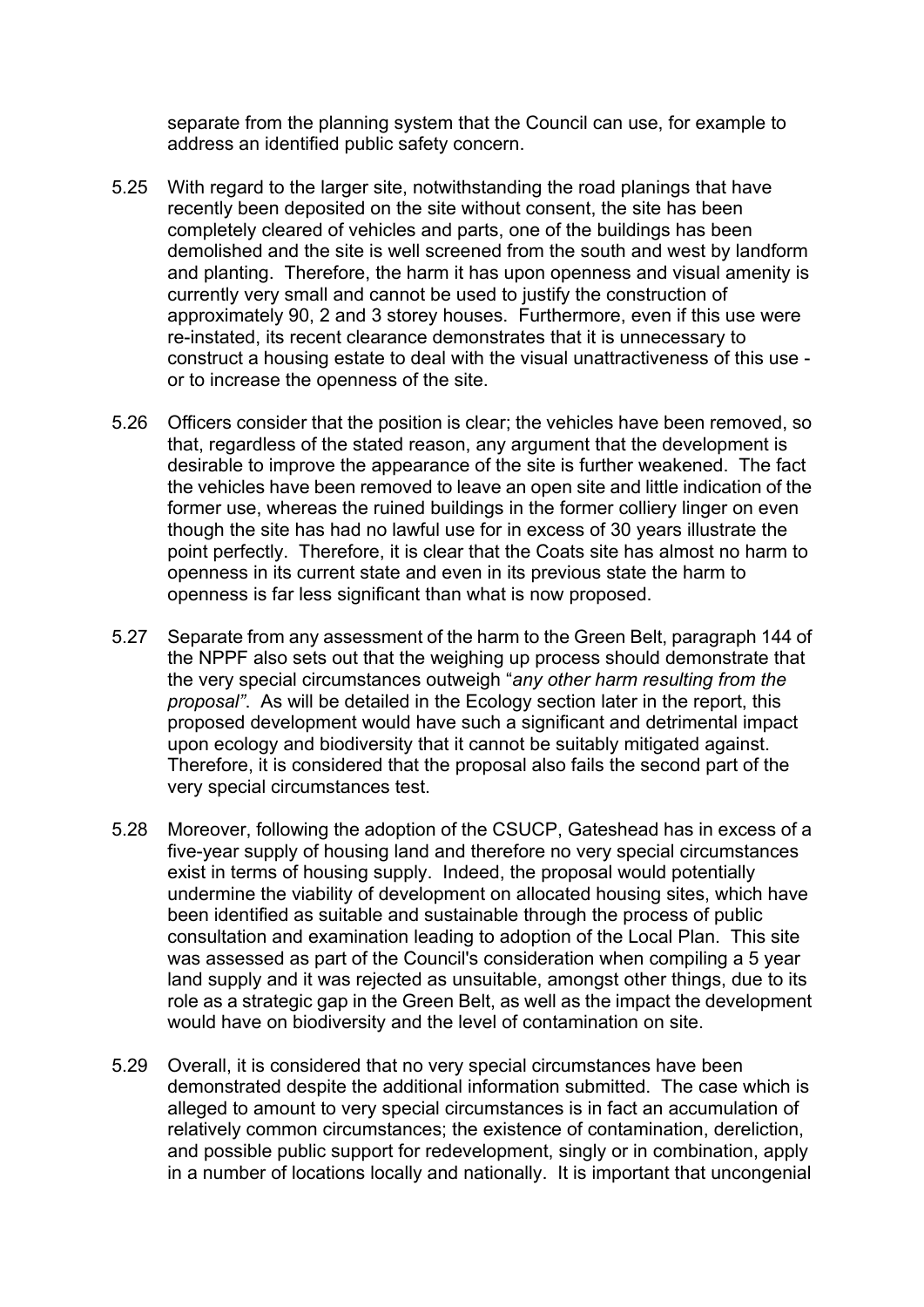industrial/commercial activity, and dereliction, are not encouraged in the Green Belt as a precursor to housing development. It should also be remembered that pursuing the very special circumstances route also contradicts the applicant's position in respect of paragraph 145 of the NPPF, which underpins their Green Belt position.

5.30 An appeal case has been cited by the applicant that relates to the approval of 12 houses in Green Belt on a site similar to how the Coats site operated previously. This case was approved by the inspector on the basis of very special circumstances being demonstrated to outweigh the harm to openness. The Council in question had publicly stated that they would look to develop on Green Belt land due to the demand for housing in the area and they also did not have a 5 year land supply. The inspector placed significant weight on the Council's statement about seeking to build on Green Belt land, their lack of a 5 year land supply and the modest scale of development. Officers consider that the appeal decision does not give significant weight to the applicant's position in this case, as Gateshead are not seeking to develop on Green Belt land, Gateshead has a 10 year land supply and also the scale of this proposal is more than 10 times the size of the appeal site cited.

## 5.31 Beneficial use of land in the Green Belt

The applicant asserts that the proposal would enhance the beneficial use of land in the Green Belt in accordance with NPPF paragraph 141. This is a good description of the Council's long-standing and partially-realised plan to create the Wardley Manor Country Park, which the applicant claims would be more attractive to visitors as a result of their proposal, on the basis that visitors may be discouraged by the unsightliness of the existing site and the antisocial behaviour which is stated to take place there. This is considered to be a weak argument, since there are many measures such as landscape screening and/or improved security which could have been, or could yet be, taken to hide the unsightliness and still be consistent with Green Belt policy. It is considered that paragraph 141 is clearly intended to refer to enhancing land so that it can be used for purposes which are appropriate in the Green belt, not for housing development.

## 5.32 Strategic green infrastructure network / Wardley Manor Country Park

The site is identified (with the adjoining Wardley Manor Country Park) as part of the Strategic Green Infrastructure Network. Policy CS18 of the CSUCP indicates that the integrity, connectivity, multi-functionality and accessibility of the network will be maintained, protected and enhanced, and that improvements will be made in "Opportunity Areas", of which this is identified as one. Furthermore, it is a crucial link between the Green Belt and wider countryside with the River Tyne. Like all parts of the Strategic Green Infrastructure Network it is important both for wildlife and people and its identification as an Opportunity Area derives from the Green Infrastructure Delivery Plan. Section 3.3, item 8, page 9 of the Delivery Plan indicates that this in turn derives from the Council's Wardley Red Barns Strategy, which includes this site in the long-term commitment to create the Wardley Manor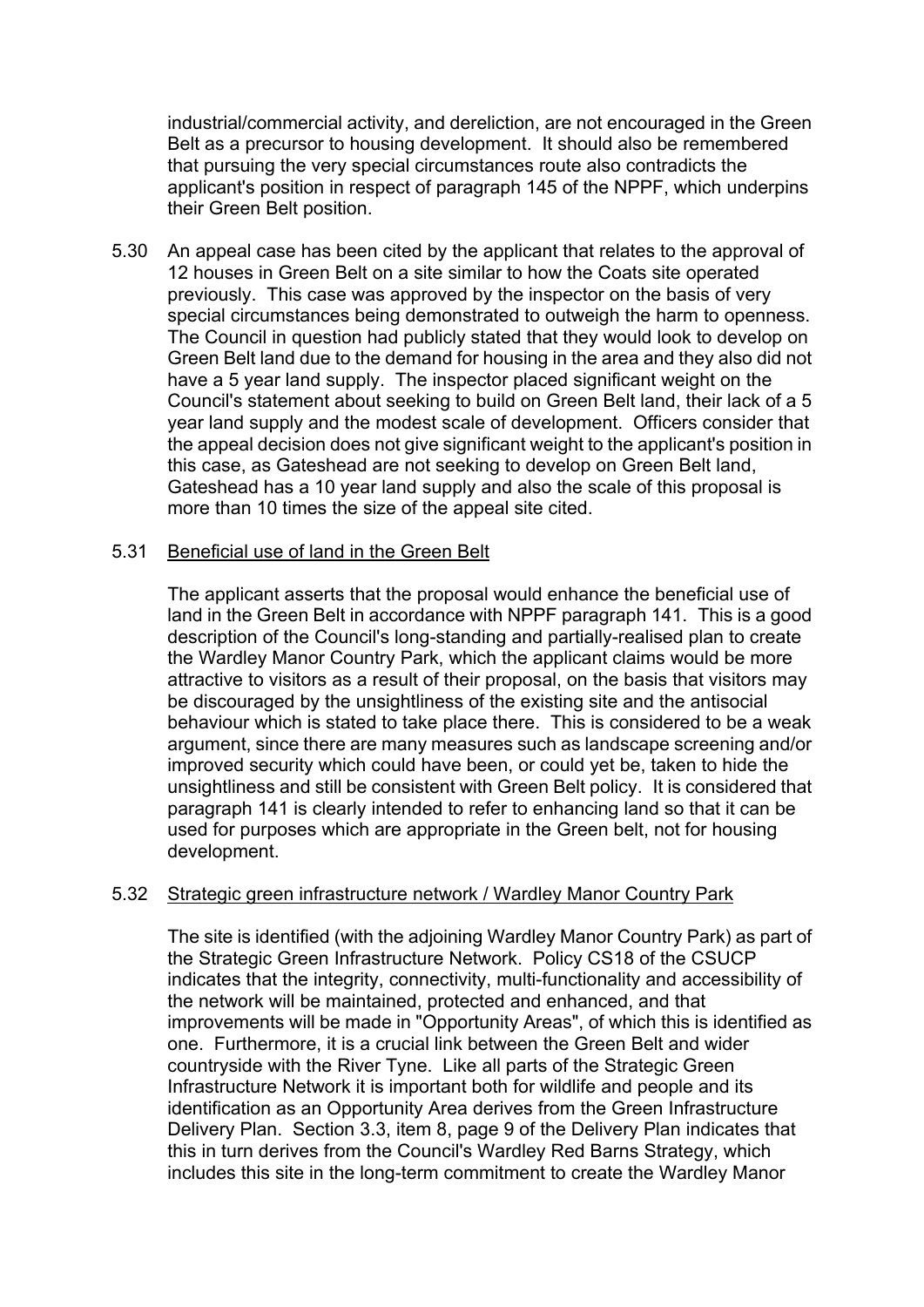Forest Park, which is being implemented over time. The Green Infrastructure Delivery Plan states that the proposed boundary of the Forest Park remains unchanged from that in the Wardley Red Barns Strategy, and that it is intended that it will be given the status of a statutory development plan policy through the forthcoming land allocations and development management policies element of the Local Plan, Making Spaces for Growing Places.

### 5.33 ECOLOGY

This outline application was submitted back in 2016 with a botanical report and bird breeding survey, which raised a number of concerns to officers. Following these concerns being expressed to the applicant about the level of survey work undertaken, the Council's Ecologist met the applicant's appointed Ecologist to discuss the situation in more detail. This resulted in an updated Baseline Ecological Survey (September 2017), which failed to address the concerns previously raised. A further Baseline Ecological Survey has been submitted in September 2018, but again it is not considered sufficient to address the concerns raised as part of the original submission, as they go to the heart of the development.

- 5.34 The following paragraphs set out the Local Planning Authority's reasoning.
- 5.35 It is considered that the proposed development would have a significant adverse impact on the value and integrity of the adjacent Wardley Manor Local Wildlife Site (LWS) and its associated features of interest, including priority habitats and species, through the direct loss of part of the LWS/priority habitat through inappropriate tree/shrub planting, and secondary impacts including increased trampling of sensitive vegetation, the disturbance of wildlife by people and dogs, an increase in soil fertility and a loss of botanical diversity associated with increased dog fouling, the increased predation of wildlife particularly by domestic cats, increased noise and light disturbance and the increased mortality of wildlife by road traffic. The proposed measures set out in section 5.3 of the submitted Botanical Report in no way constitute adequate compensation for the destruction of priority habitat within the proposed development site, perpetrated in the run up to the submission of this planning application.
- 5.36 The construction of proposed development would result in a significant physical narrowing of the designated Wildlife Corridor. The significant increase in unmanaged recreational pressure within the adjacent Wardley Manor Local Wildlife Site, which forms a key element of the Wildlife Corridor, will also serve to further reduce its value and integrity, which are contrary to policy CS18 of the CSUCP and saved policy ENV51 of the UDP.
- 5.37 There is insufficient ecological information to enable an adequate assessment of the likely impacts of the proposed development on potential ecological receptors, including bats and priority invertebrates (i.e. butterflies). The application fails to adequately assess the likely impacts of the proposed development on the adjacent Wardley Manor Local Wildlife Site and its features of interest including priority habitats and species. The application also fails to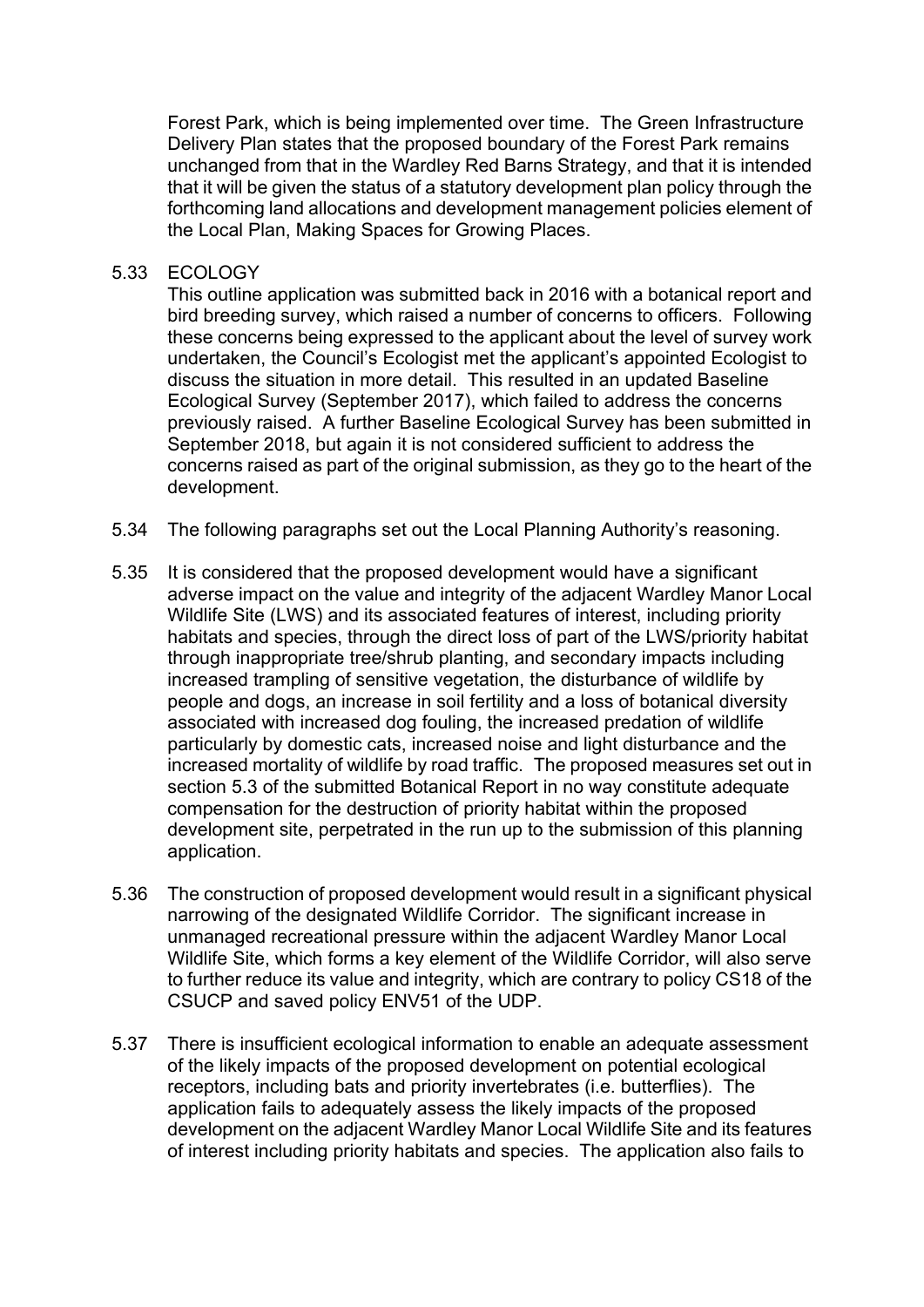assess the likely impacts of the development on ecological connectivity including the designated Wildlife Corridor.

- 5.38 Overall, it is considered that proposed development would have a detrimental impact upon ecology, in particular Wardley Manor LWS that could not be suitably mitigated against and the application has not been supported by the necessary ecological information. Therefore, the proposed development is considered to be contrary to the NPPF, policy CS18 of the CSUCP and saved policy ENV51 of the UDP.
- 5.39 The additional information provided by the applicant is inadequate and does not address the concerns set out previously. Therefore, it is still considered that the proposed development would have a significant and unacceptable impact on the designated Wardley Manor Local Wildlife Site, ecological connectivity (in particular the value and integrity of the designated Wildlife Corridor), and priority habitats and species, and as such is contrary to both national and local planning policy. The developer's position in respect of ecological mitigation is not considered to represent adequate mitigation/compensation, both in terms of the monetary figure offered and what it is proposed to be used for, given the multiple significant adverse impacts that this will inevitably have upon the area.
- 5.40 PRINCIPLE OF THE HOUSING DEVELOPMENT

### Windfall housing

Saved Unitary Development Plan (UDP) policy H4 indicates that windfall housing site proposals should be assessed in terms of:

- i. the location of the site in relation to jobs, shops and services, and accessibility by modes of transport other than the private car;
- ii. the capacity of the existing and potential infrastructure;
- iii. the ability to build or sustain communities;
- 5.41 As things currently stand there is relatively poor access to public transport. The bus service on Victoria Road West/Wardley Lane is further away than the 400 metre guideline by any practicable walking route (approx. 1km), and the nearest bus stop on Manor Gardens at Rannoch Close would not be within 400 metres of any dwelling on the site (approximately 500m to the nearest dwelling). The nearest property would be approximately 1200m from Pelaw Metro Station (800m is recommended maximum walking distance) and that would involve the use of an unlit and isolated path. Therefore, as things stand public transport accessibility is relatively limited and would place a greater reliance on the use of private cars.
- 5.42 The existing arrangement resulted in Nexus objecting to the application because *"none of the site falls within 400m of a bus service or 800m of a Metro station"*. The applicant has since submitted a revised Travel Plan that sets out they have reached agreement with Nexus to move the west bound bus stop on Manor Gardens at Rannoch Close 150m closer to the application site, bringing some of the development within the 400 metre guideline. Nexus have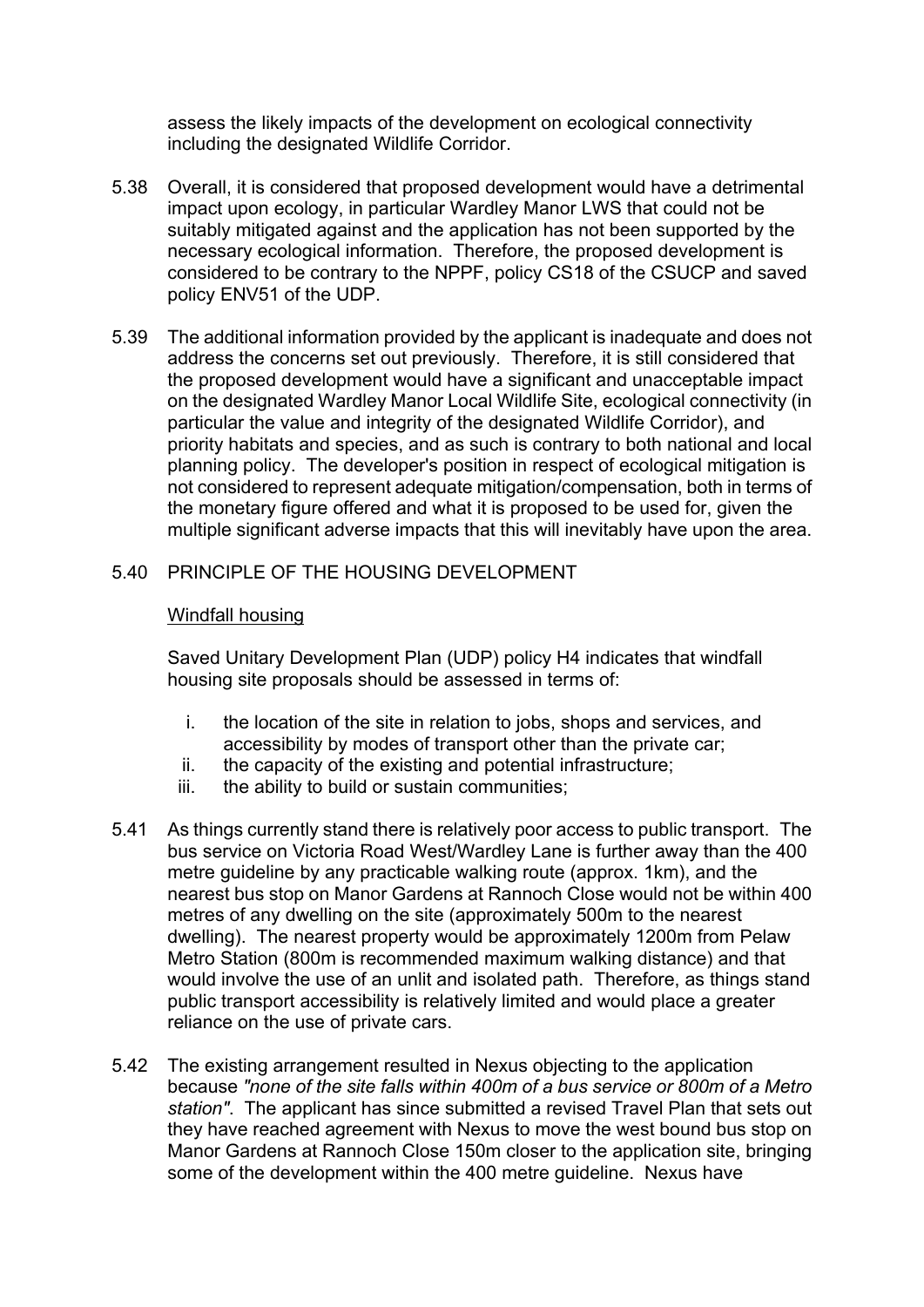subsequently confirmed that they are happy with the proposed relocation, stating "*following a review of all possible options, the proposals included in the travel plan are the most appropriate for a development of this size and best meet the needs of new residents while not being to the detriment of existing residents"*. Nexus have therefore withdrawn their objection, subject to conditioning the relocation of the bus stop at the applicant's expense.

- 5.43 Notwithstanding the above, officers consider that the site is relatively distant, by awkward and indirect pedestrian routes, from shops, community facilities (except Wardley Park) and the nearest Metro station at Pelaw. It is also not evident that this somewhat isolated site would contribute to building or sustaining the local communities in either Wardley or Bill Quay and these are not areas which have been identified as requiring regeneration.
- 5.44 Overall, whilst it cannot be said that the proposal is fully in accordance with saved policy H4 of the UDP, on balance, it is considered that the relocation of the bus stop on Manor Gardens at Rannoch Close is sufficient to address the previous reason for refusal.
- 5.45 Housing choice

The proposal is for no more than 144 dwellings. No breakdown of numbers of bedrooms in each dwelling is given but the cubic volumes of the houses shown does include a specific mix of house types. The majority of properties indicated are three and four bedroom family houses.

5.46 CSUCP policy CS11 requires that 60% of new private dwellings constructed, over the plan period and plan area, are family houses of three or more bedrooms. In order to meet this target, a development on this scale would be expected to meet or exceed this guideline. In addition, policy H5 requires large developments (25 or more dwellings or more than 1 hectare) to offer a range of housing choices taking account of the needs of different groups, including families with children and the elderly. Policies H9 and H10, respectively, require 10% lifetime homes and 2% wheelchair homes. The site is relatively suitable for wheelchair homes because it is flat. Policy CS11 also requires 15% affordable dwellings on sites of 15 or more dwellings, subject to viability. In this case the applicant is proposing 5% affordable units, as discussed in the Viability section below, it is considered that the site's post-development value cannot support a planning obligation, requiring any level of affordable housing and so in that regard the proposal is in accordance with policy CS11 of the CSUCP.

## 5.47 Residential space standards

Policy CS11(4) requires that new residential development provides "adequate space inside and outside of the home to meet the needs of residents". With regard to this requirement, it should be noted that in March 2015 DCLG published nationally described space standards for new housing. The Council would expect that proposals for new residential development will, as a minimum, seek to achieve nationally described space standards. It is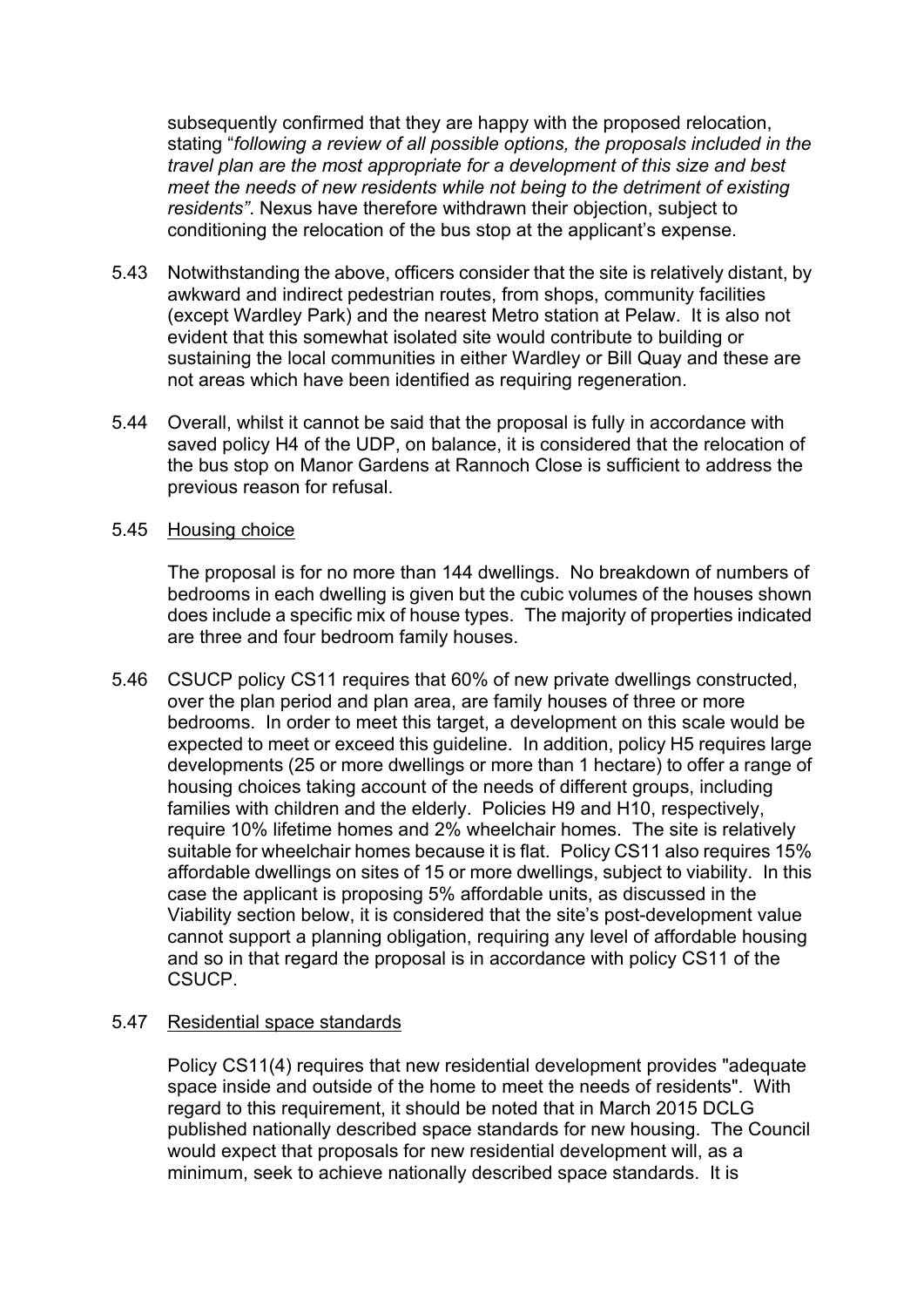considered that this issue could be addressed at the reserved matters stage, should permission be granted.

#### 5.48 Public open space

The neighbourhood in which the site is located is not deficient in public open space and there is no requirement for the development to provide any.

### 5.49 Children's play

The applicant is proposing to incorporate an on-site open space/toddler play area. Based on this plan officers are satisfied that on-site provision could be accommodated and could be conditioned into an approval, should outline planning permission be granted.

- 5.50 Regarding off-site contributions towards junior and teenage provision, pooling restrictions were introduced by the Community Infrastructure Levy Regulations 2010, which means that no more than 5 obligations can be pooled in respect of an infrastructure type or infrastructure project.
- 5.51 The Council has already exceeded the five obligation maximum in respect of all three types of play and for open space in this area. Therefore, the Council cannot seek any further obligations in respect of these matters.
- 5.52 Consequently, while it cannot be concluded that the proposed development would comply with saved policies CFR29 and CFR30 of the UDP it is considered that it is not possible to require any contribution for play provision in this case, based on the above assessment.
- 5.53 VIABILITY

It is accepted that this site will require significant remediation in order to provide a residential development and these costs are likely to be considerable, which would impact on the value offered to the land owner. Having assessed the issues raised, including the additional information on sales values at the nearby Bellway Cottage Mews site, in connection with revenue streams, build costs and land remediation that does support the view that the site is unviable by industry standards, even without any planning obligations.

5.54 Therefore, officers consider that it would be unreasonable to request any provision of affordable housing, despite the applicant's offer of providing 5% affordable housing.

## 5.55 LANDSCAPED BUND/PUBLIC SAFETY

The applicant states that the mound along the west/southwest boundary will remain and continue to function as a landscaped screening bund. However, the mound is steep sided, approximately 10m high colliery spoil heap with a clay cap that was not envisaged to function as the applicant is proposing, in that it has no public access and screens an industrial site. As such there are a range of reasons why it may not be retained unaltered, and the treatment will potentially change its appearance and size significantly, affecting the amenity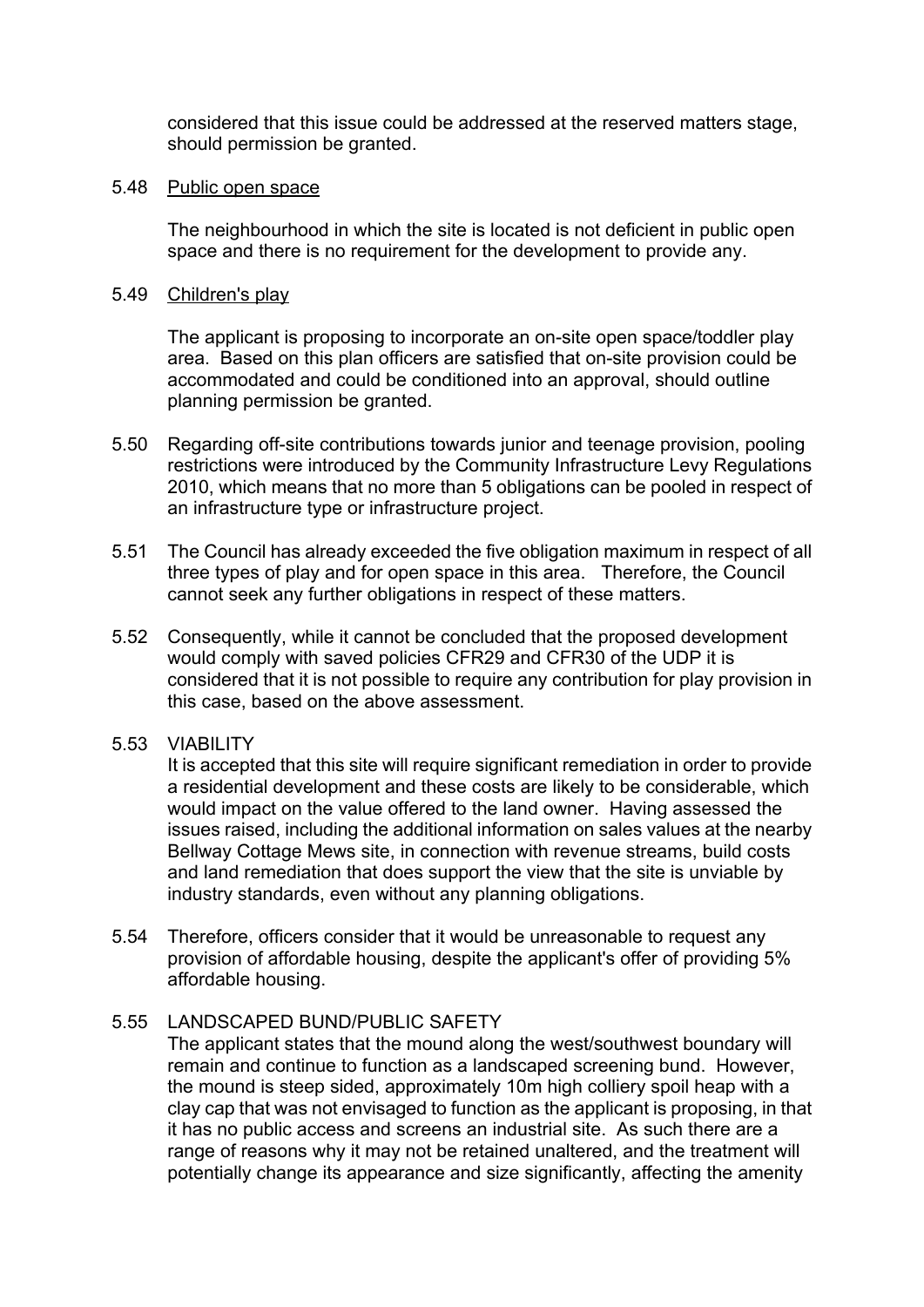and visibility of the development. The applicant is relying upon the mound staying at the scale it is as part of their justification for the development despite the strong likelihood that it is contaminated and would need to be reclaimed. The applicant suggests that this can be addressed at Reserved Matters stage and should significant amounts of the mound need to be removed they would replace it with clean earth. It is considered that this would be a very expensive exercise and is something that has not been costed by the applicant, despite their assertion that viability is critical with this development due to the extensive contamination concerns across other parts of the site.

- 5.56 Therefore, it is considered that insufficient information has been submitted to know whether the large bund can be utilised as proposed and without further information it is not possible to say that the development would not have a negative impact upon landscape quality. This is because the additional testing that has been undertaken is superficial and has not established what is at the heart of the mound and hence what contamination and stability risks that may exist. However, the additional testing did establish that the mound has a high calorific content due to being mostly colliery waste.
- 5.57 Officers consider the highly calorific, combustible colliery ash within the main body of the mound is a serious concern and if there is insufficient inert capping layer to the entire mound then this mound poses a potential risk to the development should a surface fire start.
- 5.58 The applicant considers that is issue can be addressed by condition, should planning permission be granted. However, officers maintain that the issue goes to the heart of the application because the uncertainties surrounding the stability, gradient, make up and scale of the existing bund as well as the cost of reclaiming it and possible land take issues mean that it cannot be addressed by conditions.
- 5.59 Overall, it is not possible to say that the proposal would accord with the NPPF, policies CS14 and CS18 of the CSUCP and saved policies DC1(c) and DC2 of the UDP.

#### 5.60 HIGHWAY SAFETY

Plan reference 114570/1001 Rev A "In Principle Highway Arrangement" is considered to be an acceptable approach to bringing the existing track up to adoptable standards and indicates that the applicant has sufficient land within their control to undertake the proposed highway works. It also gives initial details about how vehicular flows across Wardley Railway Bridge would be managed. This does provide some comfort as to how this development may come forward from a transport strategy perspective but, as all matters are reserved, it is still only an indicative layout. Therefore, should permission be granted, full details would need to be provided at Reserved Matters stage. The same applies to the bridge link to Manor Gardens to make it for pedestrians/cyclists only and developing a detailed travel plan for the site.

5.61 The applicant has submitted a revised Transport Assessment (TA) that is considered to raise a number of concerns regarding the impact of the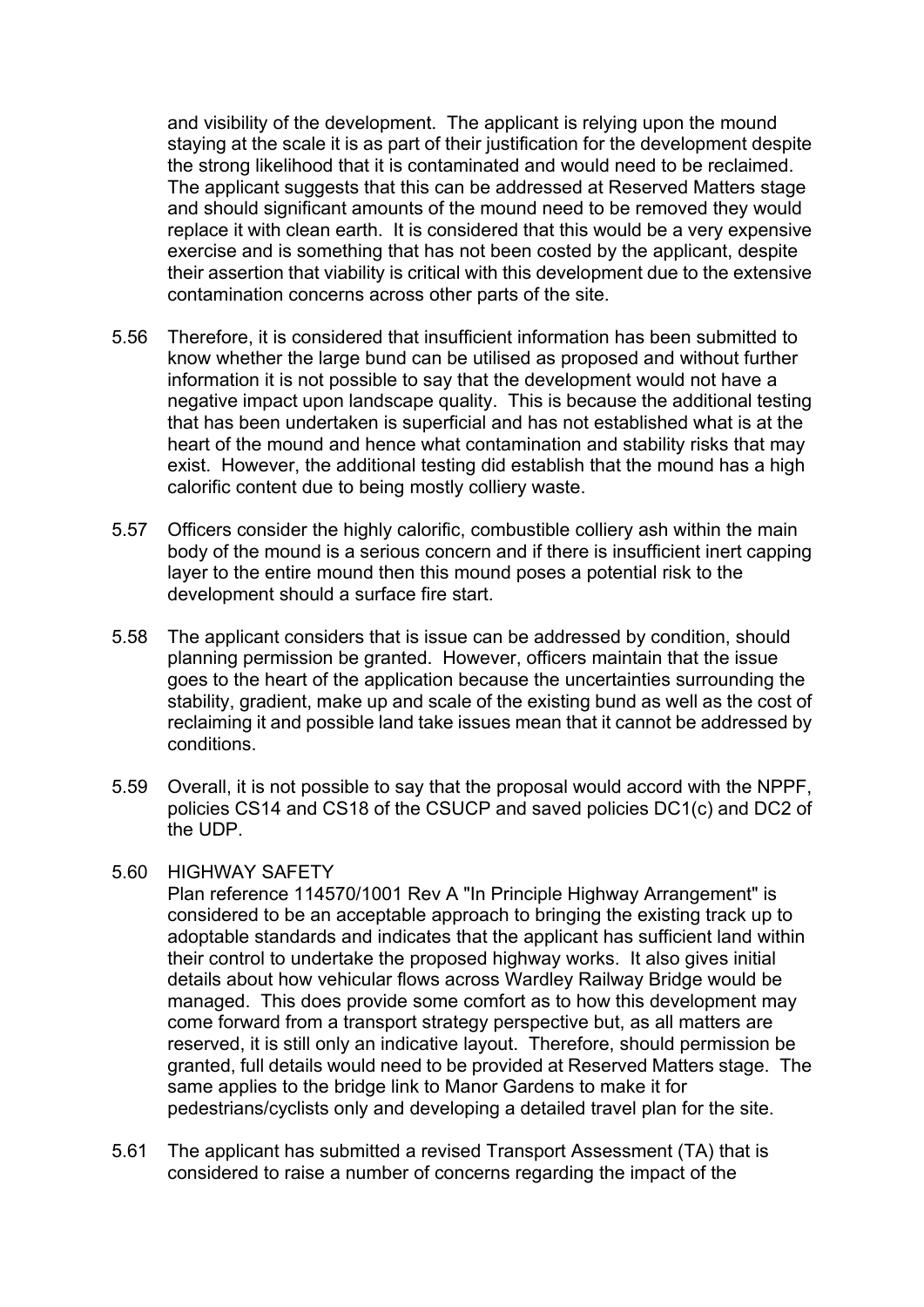development. However, given the anticipation that this scheme would not come forward for several years, as it is outline with all matters reserved and hence the layout of the scheme could also change significantly, it is considered that further TA work will be required in the future. Therefore, should outline permission be granted, it is recommended that a revised TA be submitted at reserved matters stage and subject to it the proposal would accord with the NPPF and policy CS13 of the CSUCP.

- 5.62 FLOOD RISK AND DRAINAGE The submitted flood risk assessment (FRA) has assessed the risk of a range of flooding sources and has had regard to the Strategic Flood Risk Assessment in accordance with policy CS17 of the CSUCP and NPPF paragraph 103.
- 5.63 The FRA correctly assesses that the site is located within flood zone 1 i.e. low risk of tidal and fluvial flooding.
- 5.64 The FRA assesses surface water flood risk, however there are pockets of the site which are at high risk of surface water flooding based upon the Environment Agency's Updated Flood Map for Surface Water is different to the surface water flood map from the Strategic Flood Risk Assessment which is referred to in the FRA.
- 5.65 The FRA has had regard to the risk from ordinary watercourses and there does not appear to be any watercourses on the site. However, the FRA has made no reference to the Environment Agency's detailed drainage network which identifies a possible watercourse to the south of the site.
- 5.66 The FRA does not refer to the risk of groundwater flooding. Consequently, insufficient information is available in relation to the risk of groundwater flood risk and mitigation measures, given the outcomes from the preliminary ground investigations which identifies ground water ingress at shallow levels.
- 5.67 The site is located within a Critical Drainage Area within the Strategic Flood Risk Assessment and therefore it is important that the greenfield runoff rates are maintained using SuDS.
- 5.68 The FRA includes correspondence from Northumbrian Water who have confirmed that there are no sewer flooding incidents in the vicinity of the site.
- 5.69 Taking that into account it is considered that, should outline planning permission be granted, at reserved matters stage a fully detailed assessment of groundwater flood risk and appropriate mitigation measures would be required, to ensure there are no risk to properties and the drainage scheme. This could be addressed through conditions.
- 5.70 Sustainable Drainage System (SuDS) The applicant's proposed surface water drainage states in the FRA that SuDS, such as permeable surfaces and rain gardens will be integrated within the existing landscaping. It states that surface water will collect on site by a SuDS and/or piped network and discharged into the unnamed watercourse adjacent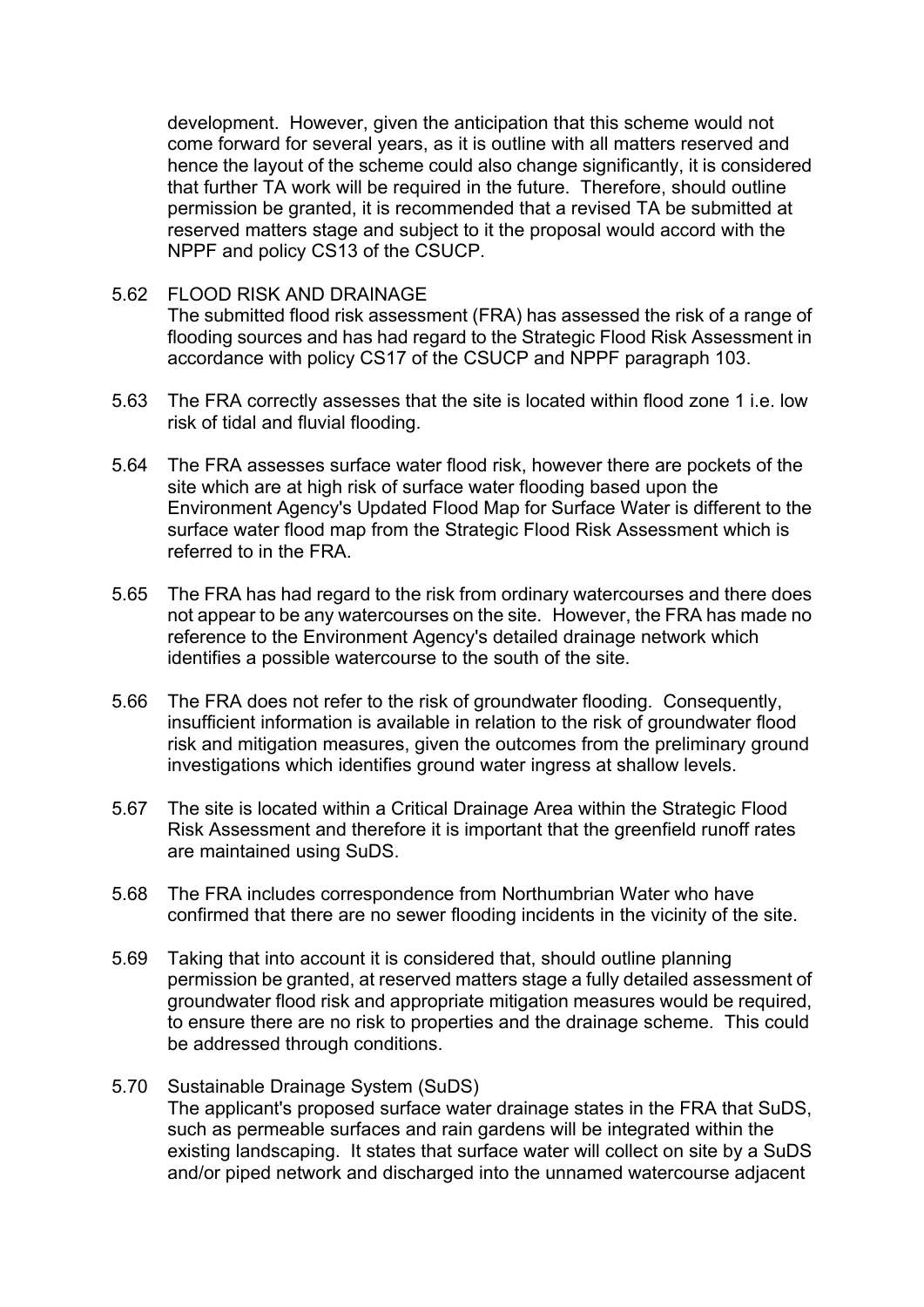to the site. The surface water flows will be attenuated on site by creating storage areas within the development. Initially, no conceptual drainage layout had been provided by the applicant and thus it was not clear from the landscape masterplan where the overland flow routes and discharge points have been accommodated, where the permeable paving and rain water gardens will be located and where the on-site surface water attenuation will be located. However, as part of the additional information submitted, the applicant has addressed this point by providing a conceptual drainage layout and also indication of overland flow routes, which ties-in with the design and access statement that states there will be filter drains and detention basins. That said it is unclear whether the public open space 'the village green' will include any surface water attenuation.

- 5.71 Based on the additional information submitted officers are satisfied that the principle of providing a suitable SuDS scheme on site has been demonstrated and subject to appropriate conditions the proposal would accord with the NPPF and policy CS17 of the CSUCP in respect of SuDS.
- 5.72 CONTAMINATED LAND/COAL MINING LEGACY

The site is known to be 'contaminated' by the Council and has been assessed as being in Priority Category 2 i.e. "Site may not be suitable for present use and environmental settings. Contaminants probably or certainly present and likely to have an unacceptable impact on key targets. Action may be needed in the medium term". Officers have assessed the submitted supporting information and agree with the following comments contained within the report:

5.73 1. The Preliminary Phase 2 site investigation undertaken by Patrick Parsons has proven the presence of contamination, including

- gross hydrocarbon contamination in soils and perched groundwater at the site

- the presence of Asbestos Containing Materials,
- the presence of 'potentially combustible' colliery ash fill.
- The presence of elevated methane and depleted oxygen.
- 5.74 2. Further extensive site investigation will be required to determine the extent of contamination at the site and to allow the scope of the extensive required remedial actions to be considered and designed.
- 5.75 3. A large amount of 'hazardous waste will need to be removed from site and substantial volumes of 'clean' capping soils will need to be imported. These lorry movements are likely to impact on the surrounding residential streets during these works.
- 5.76 4. 2 of 4 potential mine shafts have been identified to date. Further investigation will be required to locate the 2 shafts not found to date. The shaft locations are likely to represent a sterile area for development which will also require a stand-off area for any development.
- 5.77 The report concludes that "further significant reclamation works will be required at the site, including demolition, site clearance, asbestos removal, bioremediation of hydrocarbon impacted soils and earthworks to accommodate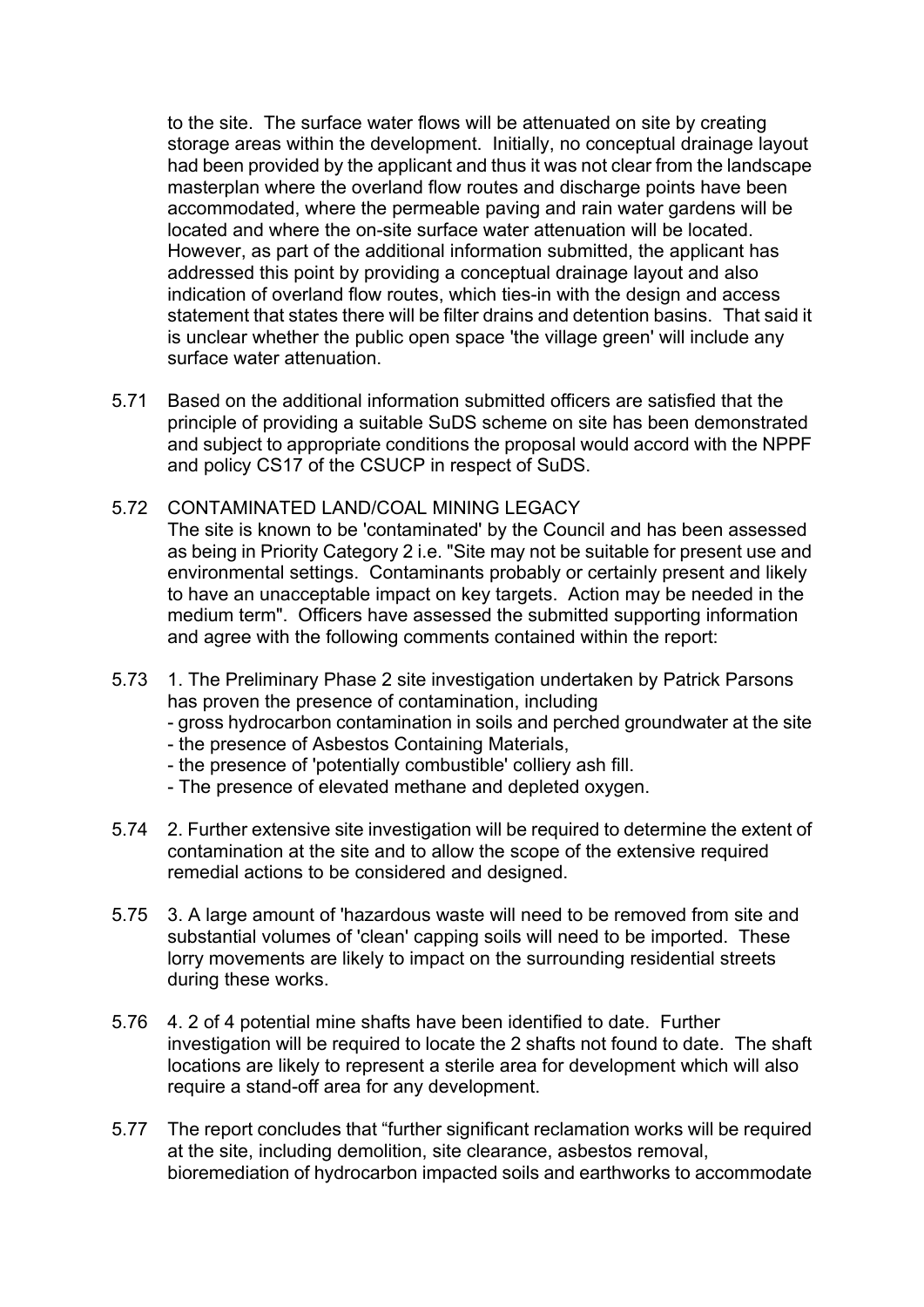the colliery spoil materials present". Officers also agree with the comment "further site investigation to delineate the extent of contamination identified within the site will be required before a true reflection of remedial actions or a remedial specification for the site can be determined".

5.78 It is considered that coal mining legacy potentially poses a risk to the proposed development and that further intrusive site investigation works should be undertaken prior to development in order to establish the exact situation regarding coal mining legacy issues on the site. This stance is supported by the Council and the Coal Authority and should permission be granted, it is suggested that a number of conditions be added for attention at the reserved matters stage.

## 5.79 DESIGN AND RESIDENTIAL AMENITY

Due to this being an outline application with all matters reserved, the level of information submitted is very limited and only indicative in any event. Nonetheless it is considered that ensuring a high quality design that responds well to its surroundings would be crucial. The indicative Design and Access Statement makes reference to creating several key features within the estate that the applicant calls "The Gateway", "The Spine", "Village Green" and "Park View", as well as referring to a possible palette of materials. If permission was granted it is suggested that these elements are conditioned to come forward in more detail at Reserved Matters stage.

5.80 With regards to residential amenity, again the limited information does not allow for particular comment regarding the layout within the estate and relationships between dwellings. However, should permission be granted it is expected that at Reserved Matters stage the detailed layout would take account of privacy and ensure that future residents would enjoy the appropriate levels of amenity relative to each other. In terms of wider issues, the site is close to the Metro line and is also immediately adjacent to the mothballed Leamside Line, which may be brought back into service in the future. Therefore, should permission be granted, it is considered that a comprehensive noise assessment would need to be undertaken to establish the potential noise implications for future residents and how house design and layout would need to respond.

## 5.81 SCHEDULED MONUMENT

Investigations have revealed that the survival and condition of any archaeological remains on Wardley moated site has been severely compromised as a result of 19th and 20th century development. A reassessment of the known activities on site and the most recent archaeological investigation on this site in 2014 led to the de-scheduling of part of the Wardley Moated Scheduled Monument to enable redevelopment of the salvage yard. However, further archaeological work is required in the area of the colliery buildings (north-west corner) and in the south east corner where the medieval features were located during archaeological evaluation in 2014. This work can be undertaken under planning conditions, as the previous evaluations established that these archaeological assets are of local significance. The features included ditches, gullies and postholes possibly representing ancillary settlement activity beyond the medieval manorial complex. Therefore, should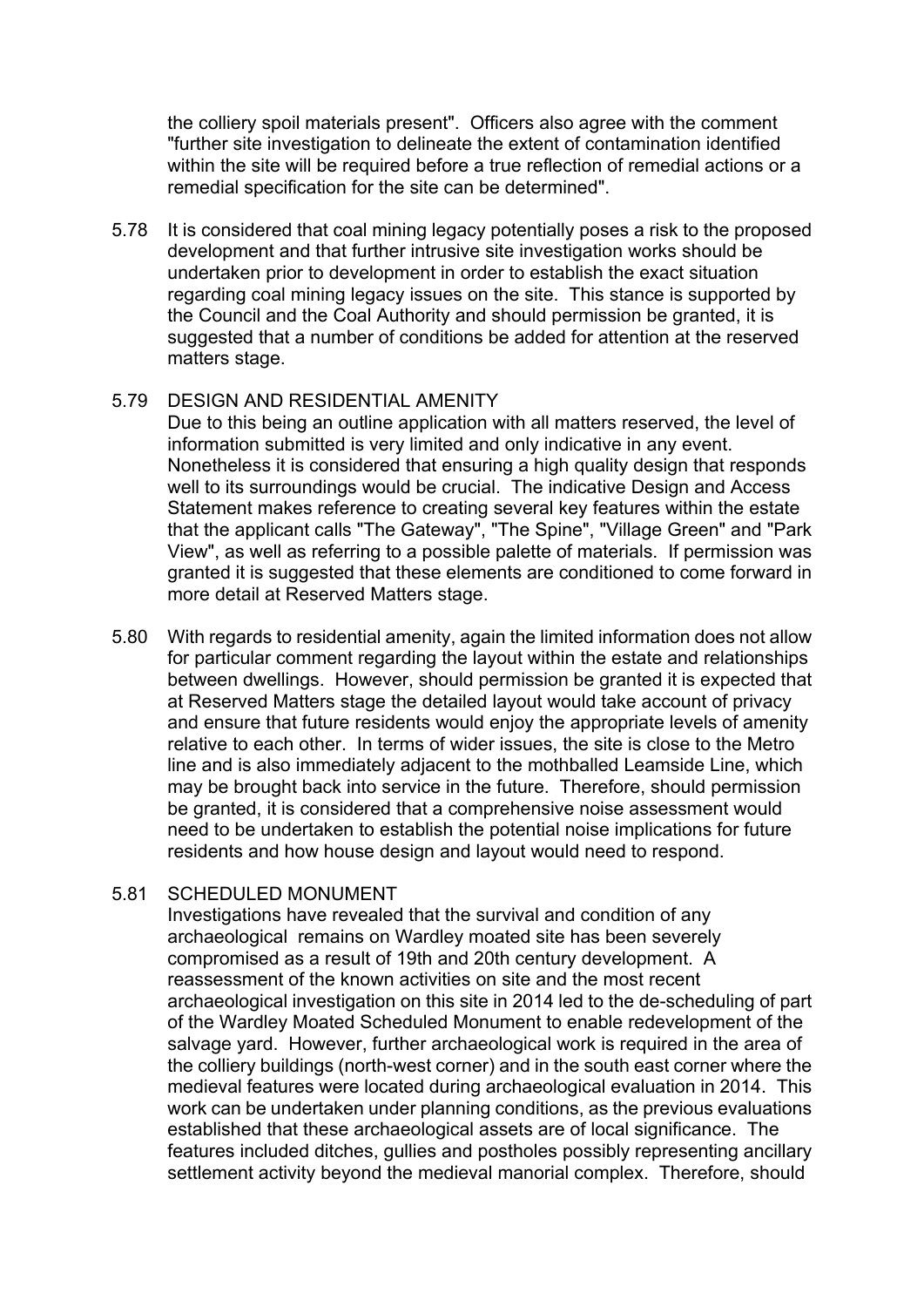permission be granted, it is considered that conditions would be sufficient to allow the proposal to accord with the NPPF and saved policies ENV21 and ENV22 of the UDP.

# 5.82 REFUSE STORAGE AND COLLECTION

From a waste servicing perspective there are considered to be no major issues with the proposal. The indicative layout design in terms of waste servicing is suitable with each cul-de-sac having a turning point so reversing will be minimised. It also appears from the outline layout that each plot has ample space for the storage of their wheeled bins with easy access to put them out for collection. Therefore, subject to finalising the details at reserved matters stage, it is considered that the proposal can accord with the NPPF and policy MWR28 in this regard.

## 5.83 COMMUNITY INFRASTRUCTURE LEVY

On 1st January 2017 Gateshead Council became a CIL Charging Authority. This application has been assessed against the Council's CIL charging schedule and the development is CIL chargeable development because it is housing related.

5.84 Outline applications are still liable for CIL but the liability is calculated at reserved matters stage when the details are known. If an outline application includes phasing of development, each phase is treated as a separate development for the purpose of paying CIL. CIL liability for each phase is calculated at reserved matters stage for that phase.

## 5.85 OTHER MATTERS

Were members minded to approve this application it would have to be referred to the Secretary of State to see whether they would wish to call it in for further consideration or to allow the decision to be issued locally. This is because an approval would represent a departure from the adopted Local Plan.

## **6.0 CONCLUSION**

- 6.1 Taking all the relevant issues into account, it is recommended that outline planning permission be refused, as the proposal would result in a substantial development that would significantly harm the purpose and the openness of the Green Belt at this vulnerable, yet key strategic location, where no Very Special Circumstances to justify this inappropriate development exist.
- 6.2 The development would result in significant harm to ecology at the adjacent Wardley Manor Local Wildlife Site and to the integrity of the Wildlife Corridor that cannot be suitable mitigated against.
- 6.3 The application fails to provide insufficient information regarding former spoil heap and consequently the impact that its retention or remodelling cannot be fully assessed.
- 6.4 Furthermore, the development of this site for housing is not required in order for the Council to meet its housing delivery targets. The site was assessed as part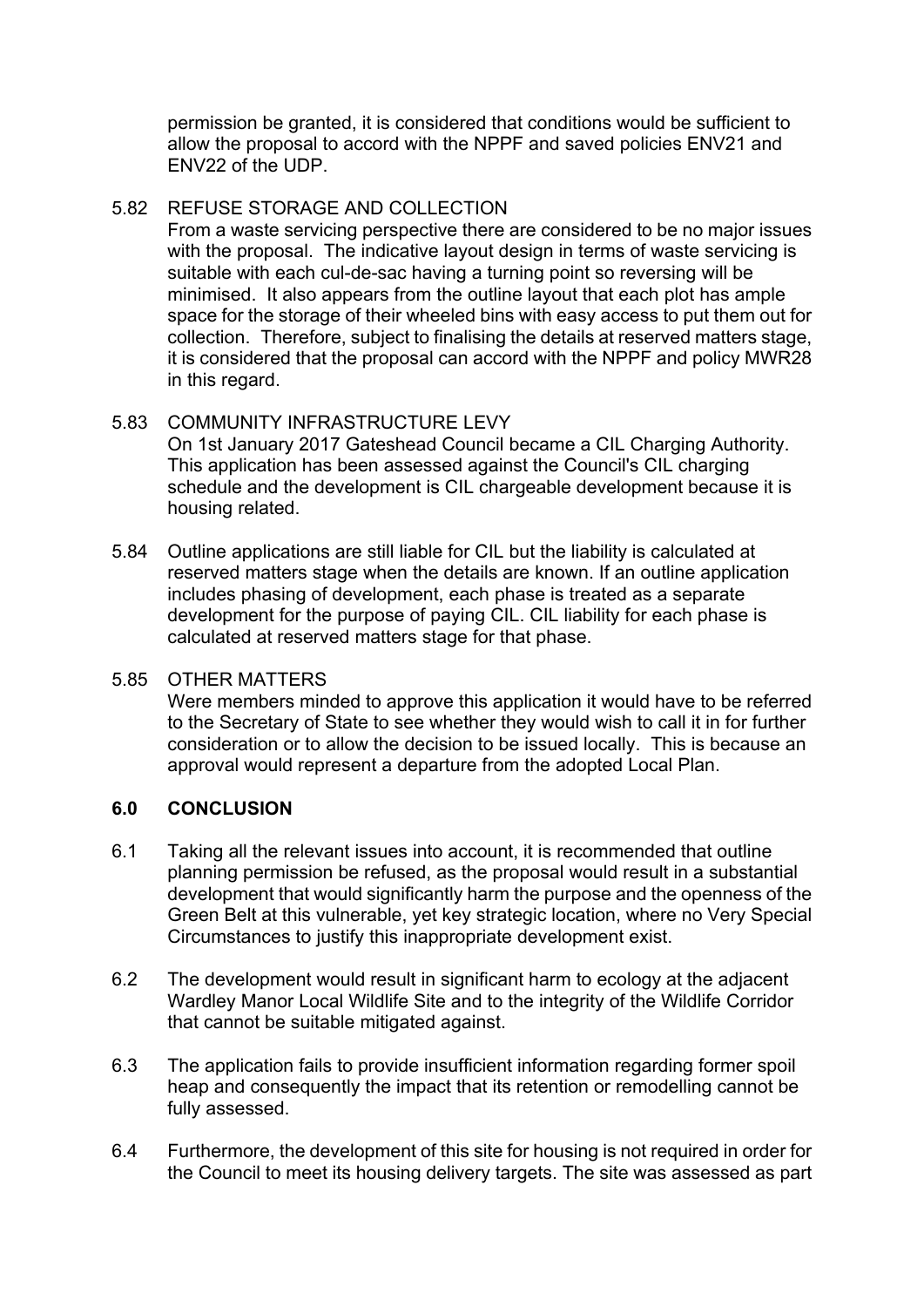of the process of review of the Green Belt boundaries and associated allocation of former Green Belt land for housing development, as part of the Core Strategy, but after careful review, it was considered that is land contributes too greatly to the separation of Gateshead and Hebburn, and it was therefore retained in the Green Belt. It is therefore subject to the same rigorous scrutiny that other inappropriate development in the Green Belt is subject to.

6.5 Therefore, it is considered that the proposed development does not accord with national and local planning policies and the recommendation is made taking into account all material planning considerations, including the information submitted by the applicant and third parties.

### **7.0 Recommendation:**

That permission be REFUSED

1

The proposal represents inappropriate development in the Green Belt that has been unable to demonstrate any very special circumstances and hence is contrary to the NPPF and policy CS19 of the CSUCP.

 $\mathfrak{p}$ 

The proposed development would have such a detrimental impact upon, a designated Wildlife Corridor and the adjacent Wardley Manor Local Wildlife Site that could not be appropriately mitigated against. Therefore, the proposed development is contrary to the NPPF, policy CS18 of the CSUCP and saved policy ENV51 of the UDP.

## 3

Insufficient information has been submitted to know whether the large bund can be utilised as proposed and without further information it is not possible to say that the development would not have an acceptable impact upon landscape quality or provide a safe environment for future residents. As a result, it is not possible to say that the proposal would accord with the NPPF, policies CS14 and CS18 of the CSUCP and saved policies DC1(c) and DC2 of the UDP.